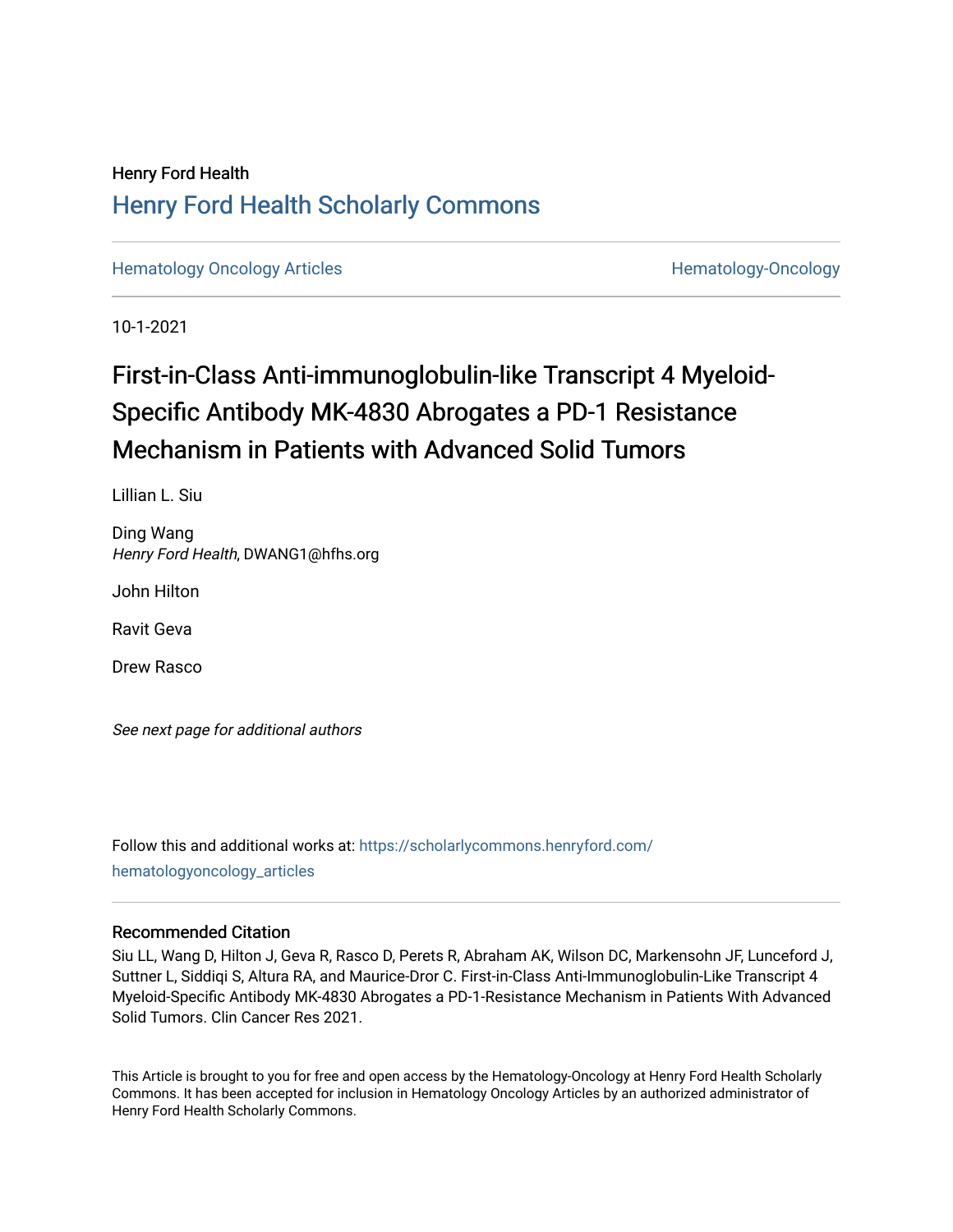### Authors

Lillian L. Siu, Ding Wang, John Hilton, Ravit Geva, Drew Rasco, Ruth Perets, Anson K. Abraham, Douglas C. Wilson, Julia F. Markensohn, Jared Lunceford, Leah Suttner, Shabana Siddiqi, Rachel A. Altura, and Corinne Maurice-Dror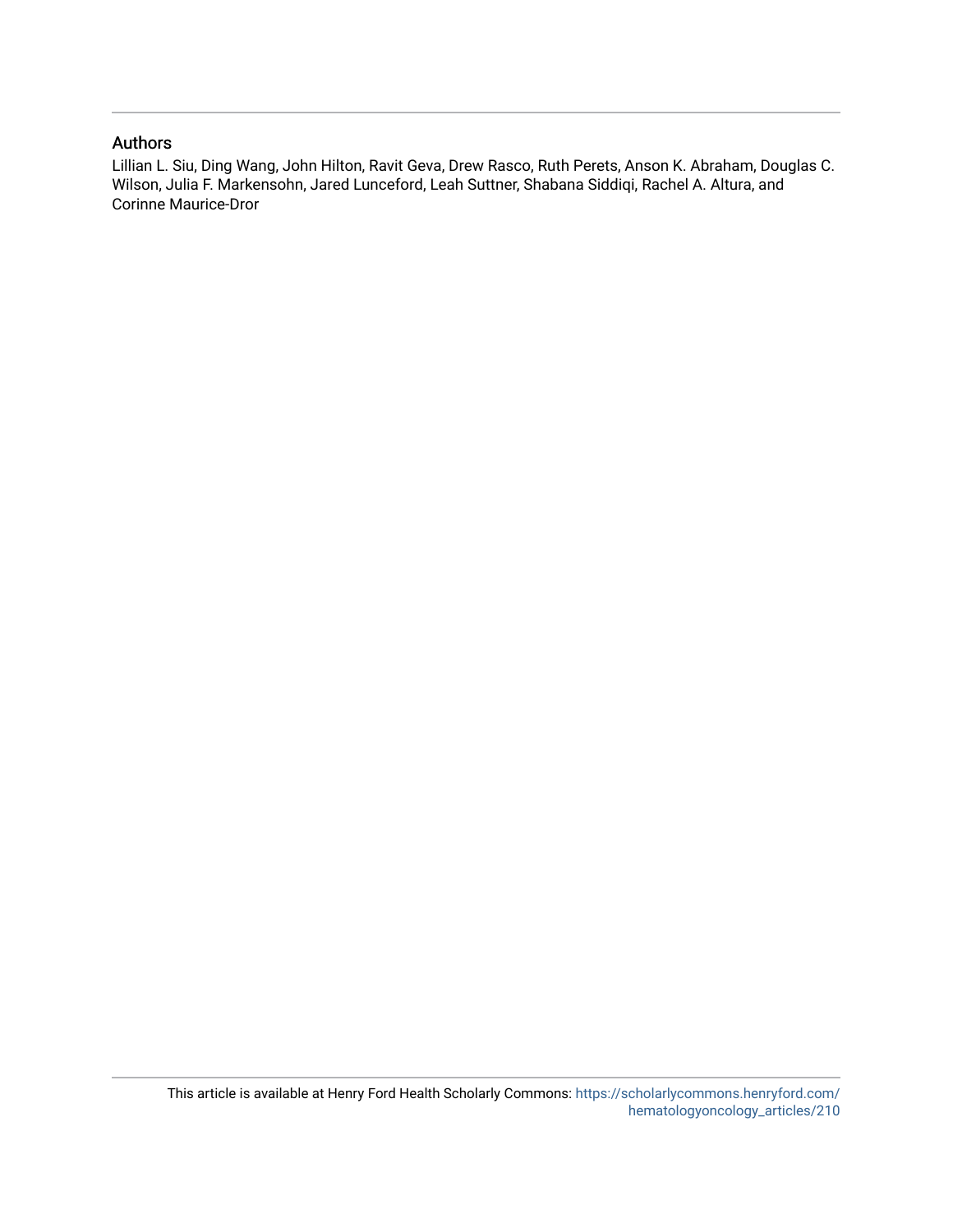# First-in-Class Anti-immunoglobulin–like Transcript 4 Myeloid-Specific Antibody MK-4830 Abrogates a PD-1 Resistance Mechanism in Patients with Advanced Solid Tumors



Lillian L. Siu<sup>1</sup>, Ding Wang<sup>2</sup>, John Hilton<sup>3</sup>, Ravit Geva<sup>4</sup>, Drew Rasco<sup>5</sup>, Ruth Perets<sup>6,7</sup>, Anson K. Abraham<sup>8</sup>, Douglas C. Wilson<sup>9</sup>, Julia F. Markensohn<sup>8</sup>, Jared Lunceford<sup>8</sup>, Leah Suttner<sup>8</sup>, Shabana Siddiqi<sup>8</sup>, Rachel A. Altura<sup>8</sup>, and Corinne Maurice-Dror<sup>10</sup>

#### **ABSTRACT**

◥

Purpose: In this first-in-human study (NCT03564691) in advanced solid tumors, we investigated a novel first-in-class human IgG4 monoclonal antibody targeting the immunoglobulin-like transcript 4 (ILT4) receptor, MK-4830, as monotherapy and in combination with pembrolizumab.

Experimental Design: Patients with histologically/cytologically confirmed advanced solid tumors, measurable disease by RECIST v1.1, and evaluable baseline tumor sample received escalating doses of intravenous MK-4830 every 3 weeks as monotherapy (parts A and B) and in combination with pembrolizumab (part C). Safety and tolerability were the primary objectives. Pharmacokinetics, objective response rate per RECIST v1.1, and molecular biomarkers were also evaluated.

Results: Of 84 patients, 50 received monotherapy and 34 received combination therapy. No dose-limiting toxicities were observed; maximum tolerated dose was not reached. MK-4830 showed dose-related target engagement. Eleven of 34 patients in

Corresponding Author: Lillian L. Siu, Princess Margaret Cancer Center, University of Toronto, 700 University Avenue, Toronto, Ontario, Canada M5G 1Z5. Phone: 416-946-2911; Fax: 416-946-4467; E-mail: Lillian.siu@uhn.ca

Clin Cancer Res 2021;XX:XX–XX

doi: 10.1158/1078-0432.CCR-21-2160

This open access article is distributed under Creative Commons Attribution-NonCommercial-NoDerivatives License 4.0 International (CC BY-NC-ND).

2021 The Authors; Published by the American Association for Cancer Research

the dose-escalation phase who received combination therapy achieved objective responses; 5 previously had progressive disease on anti–PD-1/PD-L1 therapies. Exploratory evaluation of the association between response and pretreatment gene expression related to interferon-gamma signaling in tumors suggested higher sensitivity to T-cell inflammation with combination therapy than historically expected with pembrolizumab monotherapy, with greater response at more moderate levels of inflammation.

Conclusions: This first-in-class MK-4830 antibody dosed as monotherapy and in combination with pembrolizumab was well tolerated with no unexpected toxicities, and demonstrated doserelated evidence of target engagement and antitumor activity. Inflammation intrinsic to the ILT4 mechanism may be facilitated by alleviating the myeloid-suppressive components of the tumor microenvironment, supporting the target of ILT4 as a potential novel immunotherapy in combination with an anti–PD-1/PD-L1 agent.

#### Introduction

The development of immune checkpoint inhibitors, including monoclonal antibodies against programmed death 1 (PD-1) or its ligand, programmed death ligand 1 (PD-L1), has improved patient outcomes in those with advanced malignancies; however, many patients do not respond to these therapies or they acquire resistance to them (1). Combining immunotherapies that target distinct mechanisms of immunosuppression may improve outcomes or overcome resistance (1, 2). In addition to the PD-1/PD-L1 axis, which suppresses antitumor effector T-cell responses (3, 4), myeloid-derived suppressor cells (MDSC) represent another major axis of immunosuppression (5) and are associated with poor prognosis in patients with cancer (6). MDSCs dampen T-cell activation, proliferation, and effector responses through numerous mechanisms, including, but not limited to, cytokine production, cell surface receptor signaling, reactive oxygen species production, nutrient deprivation, and regulatory T-cell recruitment (7). Given that MDSCs are a common constituent of the tumor microenvironment and because of their diverse arsenal of suppressive mechanisms, MDSCs are considered a prime target for therapeutic intervention, especially in combination with T-cell–targeted immunotherapy. Several novel therapeutics targeting one or more of these mechanisms have recently been explored in early clinical trials, including molecules targeting colony stimulating factor 1 receptor, CXC chemokine receptors 1/2, adenosine receptors, and class 1 histone deacetylases (8).



#### AACRJournals.org | OF1

Cancer Research. Downloaded from clincancerres.aacriournals.org on December 21, 2021. © 2021 American Association for

<sup>&</sup>lt;sup>1</sup>Division of Medical Oncology and Hematology, Department of Medicine, Princess Margaret Cancer Center, University of Toronto, Toronto, Ontario, Canada. <sup>2</sup>Department of Medical Oncology, Henry Ford Cancer Institute, Detroit, Michigan. <sup>3</sup>Department of Medicine, The Ottawa Hospital and University of Ottawa, Ottawa, Ontario, Canada. <sup>4</sup>Department of Oncology, Tel Aviv Sourasky Medical Center, Tel Aviv, Israel. <sup>5</sup>Department of Clinical Research, START Center for Cancer Care, San Antonio, Texas. <sup>6</sup>Division of Oncology, Clinical Research Institute at Rambam, Rambam Medical Center, Haifa, Israel. <sup>7</sup>Department of Cancer and Cell Biology, Faculty of Medicine, Technion-Israel Institute of Technology, Haifa, Israel. <sup>8</sup>Oncology Early Development, Merck & Co., Inc., Kenilworth, New Jersey. <sup>9</sup>Department of Profiling and Expression, Genetics and Pharmacogenomics, Merck & Co., Inc., South San Francisco, California. <sup>10</sup>Division of Oncology, Rambam Health Care Campus, Haifa, Israel.

Note: Supplementary data for this article are available at Clinical Cancer Research Online (http://clincancerres.aacrjournals.org/).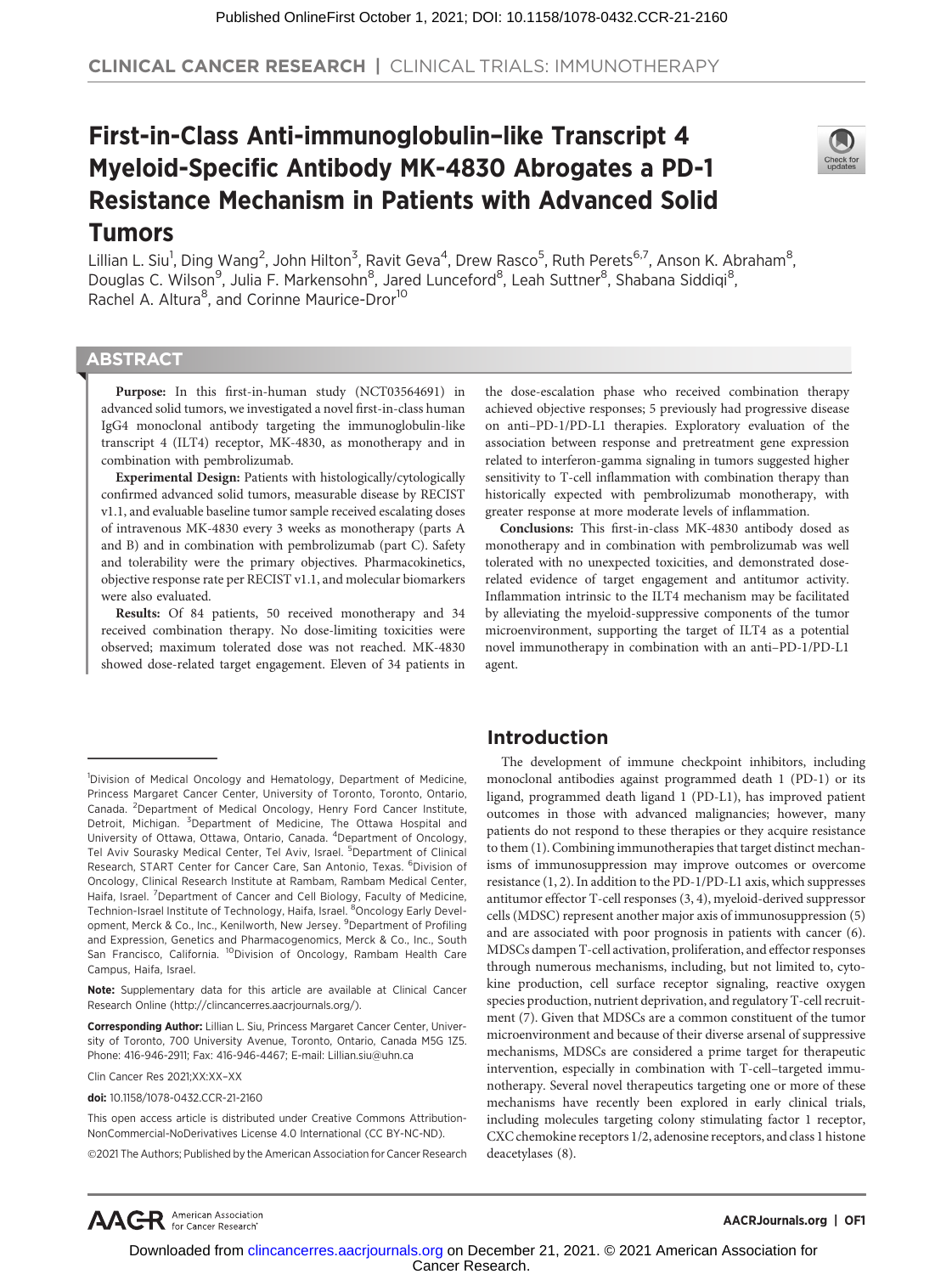#### Translational Relevance

MK-4830 plus pembrolizumab was well tolerated and elicited antitumor activity in patients with pretreated advanced solid tumors, including those whose disease previously progressed on immunotherapy. Analysis of tumor response by pretreatment tumor expression of genes related to T-cell inflammation supports the potential for a new mechanism to treat anti–PD-1/PD-L1 resistance. The intriguing data from this study support the further development of MK-4830 in combination with pembrolizumab for patients with advanced solid tumors and the continued investigation into the T-cell and myeloid expression signatures.

Immunoglobulin-like transcript 4 (ILT4) receptor—otherwise known as leukocyte immunoglobulin-like receptor B2 (LILRB2)—is an immunosuppressive member of the immunoglobulin-like transcript (ILT) family that is commonly expressed by many myeloid lineages, including monocytes, macrophages, granulocytes, and dendritic cells (9–12). In the tumor microenvironment, ILT4 is expressed by cells with a phenotype associated with monocytic MDSCs (mMDSC) and granulocytic MDSCs (gMDSC; ref. 13). The prototypical ligand for ILT4 is human leukocyte antigen G (HLA-G), a nonclassical MHC class I molecule expressed by a wide range of tumors; its expression is correlated with poor prognosis (10, 14, 15). Several other ILT4 ligands, including classical human leukocyte antigens (HLA) and angiopoietin-like proteins (12), also may be relevant in driving ILT4-mediated immunosuppression in the tumor microenvironment. Emerging data show that ILT4 antagonism in tumorassociated macrophages (TAM) induces a more proinflammatory state, one that is marked by a shift from the M2-phenotype toward an M1-phenotype (12, 16). Reprogramming TAMs or MDSCs or both to a proinflammatory state may be more advantageous than targeting these cells for depletion because the resultant proinflammatory response from ILT4 inhibition may better stimulate the antitumor T-cell response, particularly in combination with PD-1/PD-L1 blockade (17).

MK-4830 is a fully human monoclonal antibody of the immunoglobulin G4 subclass that specifically binds to ILT4 and blocks its interaction with HLA-G and other ligands (Fig. 1; ref. 18). Preclinical data demonstrated that MK-4830 binds to monocytes and granulocytes in the peripheral blood of healthy volunteers and patients with cancer. In a humanized mouse model of cancer, MK-4830 treatment induced significant inhibition of tumor growth (18).

Previous studies have firmly established several tumor-associated biomarkers, including PD-L1, tumor mutational burden (TMB), and microsatellite instability (MSI), that associate with response to the anti–PD-1 antibody pembrolizumab, leading to a more comprehensive and selective treatment paradigm (19). An IFN $\gamma$ -related, 18-gene, T-cell-inflamed gene expression profile (Tcell<sub>inf</sub>GEP) signature has also been shown to be positively associated with response to pembrolizumab monotherapy in several tumor types (20). Large external databases such as The Cancer Genome Atlas and Merck-Moffitt were used to identify replicable consensus RNA expression signatures intended to be fit-for-purpose signatures representative of canonical pathways associated with tumor biology and tumor microenvironment elements, including a signature related to mMDSCs (21). The mMDSC signature score, when evaluated in joint models with the TcellinfGEP in a large pan-tumor analysis of patients given pembrolizumab monotherapy ( $N = 1,118$ ), showed a modest but statistically significant negative association with objective response, providing clinical evidence that the mMDSC–suppressor cell axis may be a resistance mechanism for pembrolizumab monotherapy (21).

Here, we report efficacy and safety data from the first-in-human phase I trial of MK-4830 as monotherapy and in combination with

Pretreatment **Pretreatment** Apoptotic tumor cell Dendritic cell ILT4 **MK-4830** Myeloid-derived suppressor cell (MDSC) Pembrolizumab PD-1 Pro-inflammatory myeloid-cell T cell Tolerized dendritic cell Tumor Cells MK-4830 Ligand ILT4 ILT4  $\alpha_{\zeta}$ ILT4 Ligand PD-1 T cell ILT4 Ligand ILT4 Ligand ILT4 Ligand

Figure 1.

Proposed mechanism of action of MK-4830. ILT4, immunoglobulin-like transcript 4; PD-1, programmed death 1.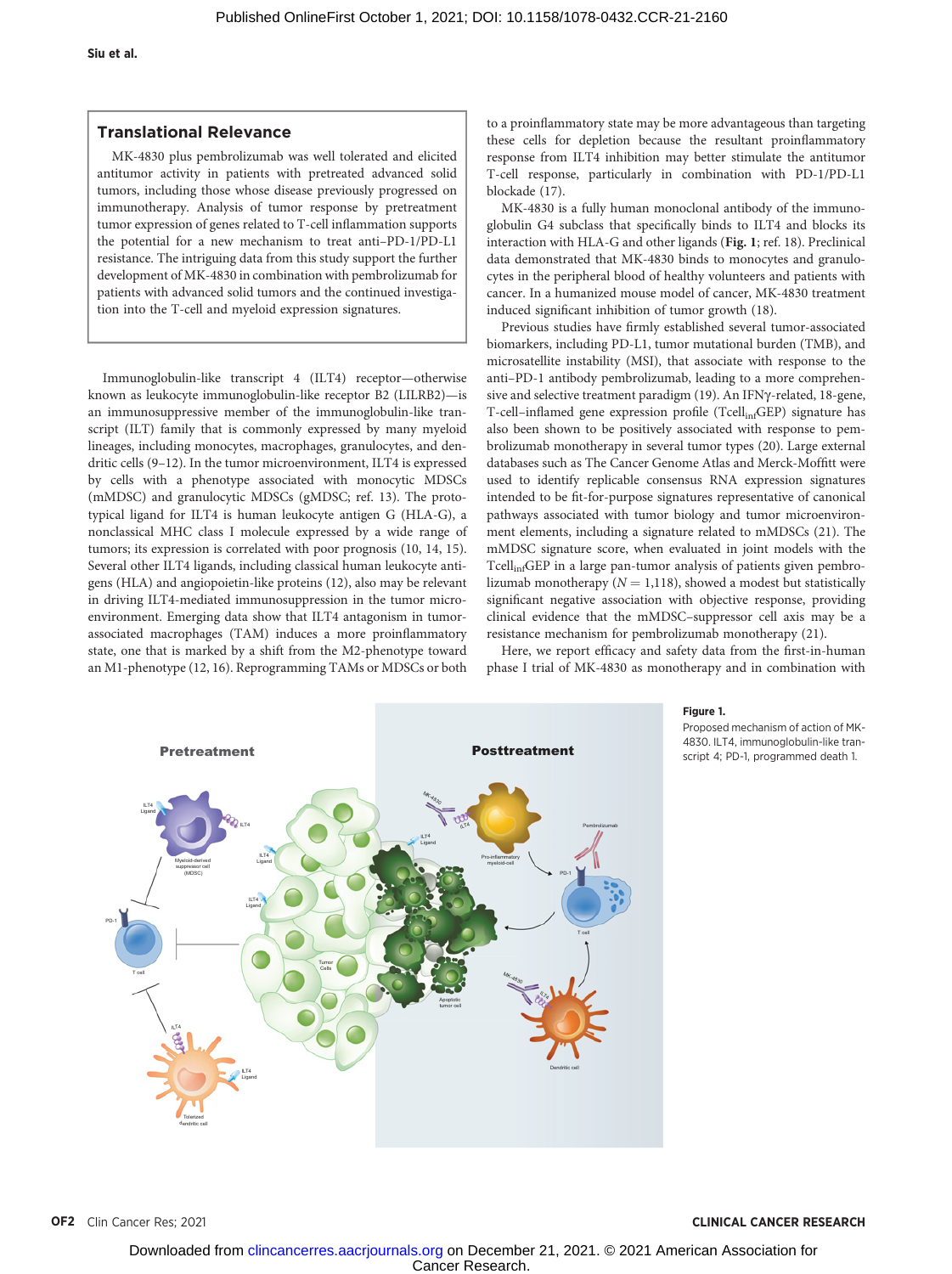pembrolizumab in patients with advanced solid tumors. Although the sample size was limited, descriptive evaluation of key pembrolizumab monotherapy biomarkers in the context of combination therapy with MK-4830 is provided because it may be relevant to interpreting the evidence for ameliorating anti–PD-1/PD-L1 resistance in the combination therapy setting.

## Materials and Methods

#### Study design

In this multicenter, open-label, first-in-human, phase I trial, patients were assigned to receive MK-4830 as monotherapy (parts A and B) or in combination with pembrolizumab (part C; Clinical-Trials.gov, NCT03564691). Patients whose disease progressed on monotherapy were eligible to cross over to combination therapy following clinical or radiographical evaluation. This study was conducted in accordance with Good Clinical Practice Guidelines and the Declaration of Helsinki; the protocol (4830–001–03) was approved by the institutional review boards or ethics committees of all participating sites. All patients provided written informed consent to participate before enrollment.

#### Patient population

Patients (age ≥18 years) had histologically or cytologically confirmed metastatic solid tumors for which no available therapy could convey clinical benefit (previous anti–PD-1/PD-L1 therapy was permitted), measurable disease per Response Evaluation Criteria in Solid Tumors version 1.1 (RECIST v1.1), Eastern Cooperative Oncology Group performance status of 0 or 1, evaluable baseline tumor sample (archived or newly collected), and adequate organ function. Key exclusion criteria included chemotherapy, radiotherapy, or biological anticancer therapy ≤4 weeks before the first dose, discontinuation of any previous immunotherapy regimen because of an immune-related adverse event (AE), previous treatment with another agent targeting ILT4 or HLA-G, chronic systemic steroid therapy (the exception was oral physiological replacements), known untreated central nervous system metastasis or carcinomatous meningitis, and active autoimmune disease.

#### **Treatment**

MK-4830 was administered intravenously at a starting dose of 3 mg and subsequent dose escalation to a maximum proposed dose of 1,600 mg every 3 weeks (Q3W). Given the potential for MK-4830 to activate the immune system and the limitations of standard toxicology studies to model these effects in the preclinical setting, a conservative starting dose was chosen to ensure safety. The 3 mg starting dose of MK-4830 was determined on the basis of integration of the data obtained from in vitro studies evaluating MK-4830 binding to granulocytes and monocytes obtained from healthy volunteers and patients with cancer (data not shown) and on nonclinical pharmacokinetics and safety and toxicology studies in nonhuman primates. Emphasis was placed on the in vitro receptor-binding data because of the lack of target homology, orthologous protein expression, and cross-reactivity of MK-4830 for ILT4 in rodents and nonhuman primates. The maximum proposed dose of 1,600 mg was projected to provide pharmacokinetic exposures in the micromolar range. The highest dose of MK-4830 was expected to provide >90% target receptor occupancy (RO) based on receptor-binding affinity and was to be confirmed by measuring blood RO. Part A of the dose-escalation phase (MK-4830 monotherapy) followed an accelerated titration design (ATD) with 1 to 3 patients treated per cohort with an approximately 3-fold increase between MK-4830 dose levels. The starting dose for part B (MK-4830 monotherapy) was based on safety criteria [doselimiting toxicity (DLT) or grade  $\geq 2$  toxicity] or  $\geq 75\%$  ILT4 RO in peripheral blood mononuclear cells demonstrated at any dose level in part A. Part B of the dose-escalation phase continued using a modified toxicity probability interval (mTPI) design to identify the maximum tolerated dose (MTD) or the maximum-administered dose (MAD) of MK-4830 monotherapy. Enrollment in part C (combination therapy with MK-4830 plus pembrolizumab 200 mg Q3W) was initiated after the first 2 doses in part B were completed. Part C of the dose-escalation phase used the mTPI method to determine the MTD or MAD of MK-4830 in combination with pembrolizumab. Treatment continued until progressive disease (PD), unacceptable AEs, intercurrent illness, investigator/patient decision to withdraw, or 2 years of treatment.

#### Study outcomes

The primary objective of the dose-escalation phase was to characterize the safety and tolerability of MK-4830 as monotherapy and in combination with pembrolizumab. The secondary objective was to evaluate pharmacokinetic parameters of MK-4830 when administered alone or with pembrolizumab. Tertiary objectives included evaluation or identification of the following: circulating anti–MK-4830 and antipembrolizumab antibodies; pharmacokinetics of pembrolizumab administered in combination with MK-4830; objective response rate (ORR) as determined by RECIST v1.1 and immune-related RECIST per investigator (22); and molecular (genomic, metabolic, proteomic, and/or transcriptomic) biomarkers potentially indicative of clinical response or resistance, safety, pharmacodynamic activity, or mechanism of action of MK-4830 as monotherapy and in combination with pembrolizumab. Disease control rate (DCR)—defined as complete response (CR), partial response (PR), or stable disease (SD) with progression-free survival (PFS) duration of ≥6 months—was an unspecified aspect of the analysis.

#### Safety assessments and imaging

The DLT evaluation period for the monotherapy and combination groups encompassed events that occurred within the first 3 weeks of cycle 1, day 1. Dose finding for parts B and C followed the mTPI design, with a target DLT rate of 30%. Safety was assessed by review of AEs and serious AEs during the study and for 30 days after the last dose if the patient transitioned to a new anticancer therapy or 90 days after the last dose if the patient remained on study. For patients initially assigned to monotherapy, AEs were recorded in the monotherapy group if they occurred while the patient was receiving monotherapy and in the combination therapy group if they occurred after the patient crossed over to combination therapy. AE severity was graded according to the Common Terminology Criteria for Adverse Events version 4.0. Tumor imaging using CT or MRI was performed every 9 weeks until confirmed PD, start of new anticancer therapy, withdrawal of consent, death, or end of study.

#### Pharmacokinetics, anti-drug antibodies, and target engagement

Serum concentrations of MK-4830 and pembrolizumab were used to derive pharmacokinetic parameters of MK-4830 alone and with pembrolizumab. Blood samples were collected to evaluate levels of circulating anti-drug antibodies (ADA) and to perform pharmacodynamic RO analysis. RO of ILT4 was measured on circulating myeloid cells before and after the administration of MK-4830. Briefly, wholeblood and fresh tumor biopsy samples for ILT4 RO were assessed using fit-for-purpose validated flow cytometry assays to support exploratory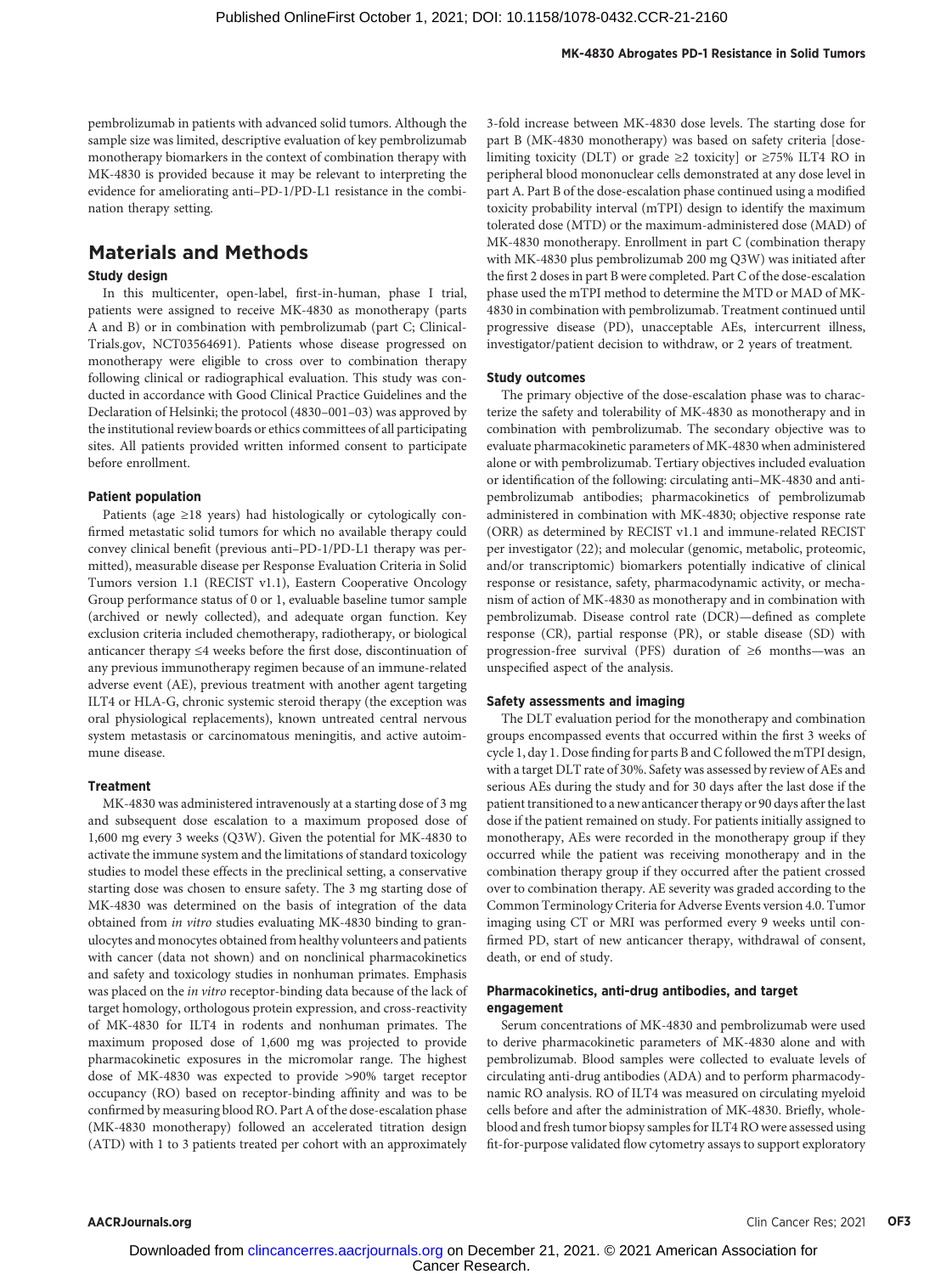biomarker endpoints. A dual detection method was used to measure unoccupied and total ILT4 on the cell surfaces of representative myeloid cell types before or after MK-4830 administration or at both time points. In blood,  $CD45^+/Lin1^-/CD11b^+/CD33^+/HLADR^+$ expressing monocytes were assessed, whereas in fresh tumor samples, only viable CD45<sup>+</sup>/Lin1<sup>-</sup>/CD11b<sup>+</sup>/CD33<sup>+</sup>-expressing monocytes were assessed because of the variable sample quality.

#### Biomarker assessments

PD-L1, TMB, Tcell<sub>inf</sub>GEP, and myeloid-specific biomarkers were assessed using archival or newly obtained tumor samples from all patients in the combination group of the study.

PD-L1 protein expression was assessed by immunohistochemistry (IHC) using PD-L1 22C3 IHC pharmDx (Agilent) performed at Interpace Pharma Solutions.

TMB was assessed by DNA extracted from formalin-fixed paraffin-embedded (FFPE) tissue using the Qiagen FFPE kit. DNA fragmentation was performed using the Covaris M220 focusedultrasonicator with the settings of 75W for peak incident power, 25% as duty factor, 1,000 for cycles per burst, and a treatment time of 6 minutes per sample at 40°C. For the TruSight Oncology 500 (TSO500) next-generation sequencing (NGS) library preparation, 40 to 50 mg FFPE DNA per sample was used. Library preparation was performed manually in accordance with the manufacturer's protocol, with 24 samples per batch. NGS was performed on a NextSeq 550 (Illumina) instrument with 8 libraries per sequencing run. TSO500-TMB was reported using the TSO500 Local App version 1 (Illumina). The manufacturer's quality control criteria were used to determine whether a result was valid, including NGS library concentration of  $\geq 1$  ng/µL, median insert size of  $\geq 70$  base pairs, median exon coverage of ≥50 count, and percentage of exons with coverage ≥50 count of ≥90%.

TcellinfGEP and the mMDSC signatures were assessed by RNA extracted from FFPE pretreatment tumor samples using the High Pure FFPE RNA Isolation Kit (Roche) according to the manufacturer's protocol. RNA sequencing was used to measure the 18-gene TcellinfGEP and the 218 genes of the mMDSC signature. Input sample data were generated using the HiSeq 4000 and the TruSeq RNA Access Library Prep method (Illumina). Gene-level fragments per kilobase million (FPKM) values were generated in Omicsoft Array Studio v11.0 (Qiagen) according to the established RNA sequencing pipeline. Omicsoft sequence aligner as alignment algorithm, Human.B37.3 as alignment reference, and Ensembl.R75 as gene model were used. FPKM values were then converted to  $\log_{10}(0.01$  + FPKM), and each sample was normalized by subtracting the 75th percentile evaluated over probes annotated as protein coding and assigned to chromosomes 1:22, X, and Y. Tcell<sub>inf</sub>GEP score was calculated according to the published formula as weighted sum over 18 genes using normalized values for the 18 genes and previously published 18-gene coefficients as weights (20). Note that the  $Tcell_{inf}GEP$  is calculated as a weighted average of its member genes, whereas the mMDSC signature score is a simple average. Expression of myeloid-specific biomarkers, mMDSC signature score, LILRB2 levels, and HLA-G were also evaluated. As previously described (21), mMDSC signature scores are analyzed by adjusting the data for the Tcell<sub>inf</sub>GEP relative to the clinical outcome to ensure the score is independent of the Tcell<sub>inf</sub>GEP, which is in line with findings for the mMDSC signature score as a negatively associated factor in joint regression models with the Tcell<sub>inf</sub>GEP (21). When evaluating patterns of clinical response in the present study, parallel use of the mMDSC signature score was analyzed by adjusting for the TcellinfGEP by simple linear regression of the expression levels of mMDSC signature scores on the Tcell<sub>inf</sub>GEP and calculating the residual levels of mMDSC; this evaluates whether these putatively suppressive myeloid-related factors are higher or lower than expectations based on TcellinfGEP. The same approach was used for LILRB2 and HLA-G when comparing levels for responders and nonresponders.

Serum cytokines, including IFNy, IL1 $\beta$ , IL2, IL4, IL6, IL8, IL10, IL12p70, IL-13, and TNF $\alpha$ , were measured by ELISA. Flow cytometry was also used to quantify circulating levels of monocytes, neutrophils, mMDSCs, polymorphonuclear or granulocytic (PMN)-MDSCs, and early-stage MDSCs as well as T-cell activation. Baseline expression levels of HLA-A, HLA-B, HLA-C, HLA-F, and HLA-G were evaluated in patient tumor samples by RNA sequencing.

#### Statistical analysis

Safety was evaluated in all patients who received ≥1 dose of study treatment (all-patients-as-treated population), with patients grouped according to the treatment received. The DLT-evaluable population comprised patients who experienced a DLT during the first cycle and those who completed the first cycle of treatment without a DLT. Prespecified DLTs included the following: (i) grade 4 nonhematological toxicity (nonlaboratory); (ii) grade 4 hematological toxicity lasting ≥7 days: grade 4 thrombocytopenia of any duration and/or grade 3 thrombocytopenia associated with clinically significant bleeding; (iii) any nonhematological AE grade ≥3 in severity (exceptions: grade 3 fatigue lasting ≤3 days; grade 3 diarrhea, nausea, or vomiting without use of antiemetics or antidiarrheals per standard of care; and grade 3 rash without the use of corticosteroids or anti-inflammatory agents per standard of care); (iv) any grade 3 or grade 4 ALT (alanine aminotransferase), AST (aspartate aminotransferase), or bilirubin laboratory values [exception: If AST or ALT was grade 2 at baseline (as in patients with liver metastases), then a DLT was defined as  $>\!\!2\times$ above baseline]; (v) any other nonhematological laboratory value if clinically significant medical intervention was required to treat the patient, or if the abnormality led to hospitalization, persisted for >1 week, or resulted in a drug-induced liver injury (exceptions: clinically nonsignificant, treatable, or reversible laboratory abnormality, including in alkaline phosphatase, gamma glutamyl transferase, or uric acid); (vi) febrile neutropenia grade 3 or grade 4; (vii) prolonged delay (>2 weeks) in initiation of cycle 2 because of treatment-related toxicity; and (viii) any treatment-related toxicity that caused the patient to discontinue treatment during cycle 1. Peripheral blood MK-4830 RO pharmacokinetics and ADAs were summarized by planned visit and time for each dose. ORR and DCR were assessed in the full analysis set, which included patients with measurable disease at baseline who received ≥1 dose of study treatment. The clinical data cutoff date was July 10, 2020.

#### Availability of data and materials

Merck Sharp & Dohme Corp., a subsidiary of Merck & Co., Inc. (MSD), is committed to providing qualified scientific researchers access to anonymized data and clinical study reports from the company's clinical trials for the purpose of conducting legitimate scientific research. MSD is also obligated to protect the rights and privacy of trial participants and, as such, has a procedure in place for evaluating and fulfilling requests for sharing company clinical trial data with qualified external scientific researchers. The MSD data-sharing website (available at: [http://engagezone.msd.com/ds\\_documentation.php\)](http://engagezone.msd.com/ds_documentation.php) outlines the process and requirements for submitting a data request. Applications will be promptly assessed for completeness and policy compliance. Feasible requests will be reviewed by a committee of MSD subject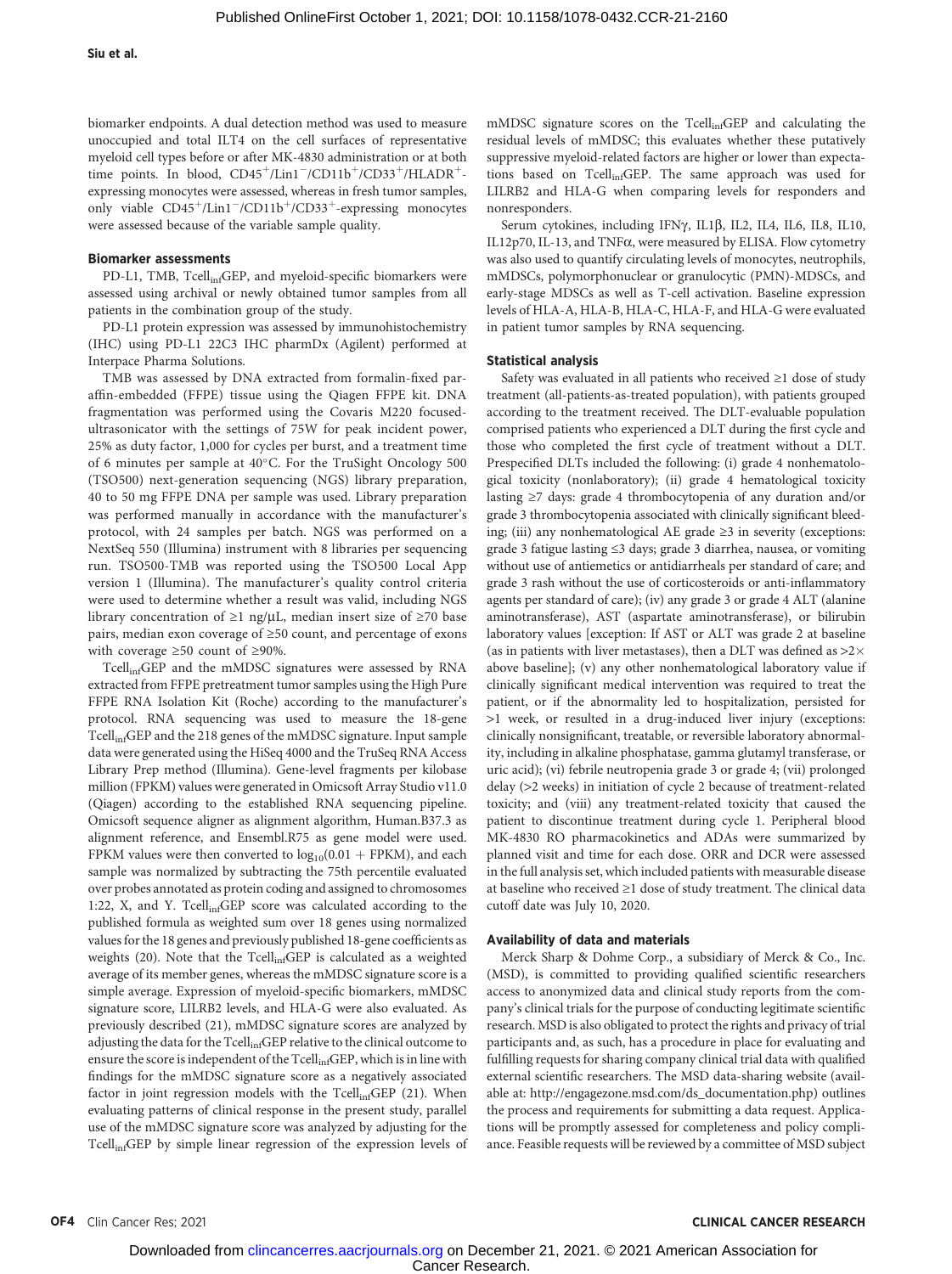matter experts to assess the scientific validity of the request and the qualifications of the requestors. In line with data privacy legislation, submitters of approved requests must enter into a standard datasharing agreement with MSD before data access is granted. Data will be made available for request after product approval in the United States and the European Union or after product development is discontinued. There are circumstances that may prevent MSD from sharing requested data, including country or region-specific regulations. If the request is declined, it will be communicated to the investigator. Access to genetic or exploratory biomarker data requires a detailed, hypothesis-driven statistical analysis plan that is collaboratively developed by the requestor and MSD subject matter experts; after approval of the statistical analysis plan and execution of a data-sharing agreement, MSD will either perform the proposed analyses and share the results with the requestor or will construct biomarker covariates and add them to a file with clinical data that is uploaded to an analysis portal so that the requestor can perform the proposed analyses.

#### Results

#### Patients and baseline characteristics

From July 11, 2018 to July 10, 2020, 99 patients were screened and 84 were treated in the dose-escalation phase of this study (MK-4830 monotherapy,  $n = 50$ ; MK-4830 plus pembrolizumab,  $n = 34$ ; Supplementary Fig. S1). Eighteen patients crossed over from the monotherapy group to receive combination therapy upon radiological confirmation of PD. The median age was 63 years (range, 31–83); most patients (56%) had previously received ≥3 lines of therapy, and 23 patients (27%) had been previously treated with immunotherapy, including anti–PD-1/PD-L1 therapy (Supplementary Table S1).

In the monotherapy group, patients were treated with MK-4830 at the following doses:  $3 \text{ mg} (n = 2)$ ,  $10 \text{ mg} (n = 2)$ ,  $30 \text{ mg} (n = 1)$ ,  $100 \text{ mg}$  $(n = 7)$ , 300 mg ( $n = 8$ ), 800 mg ( $n = 15$ ), and 1,600 mg ( $n = 15$ ). In the combination group, all patients received pembrolizumab 200 mg plus MK-4830 at the following doses: 100 mg ( $n = 5$ ), 300 mg ( $n = 6$ ), 800 mg ( $n = 8$ ), and 1,600 mg ( $n = 15$ ).

Median time from cycle 1, day 1 of treatment to data cutoff was 17 months (range, 11–24) in the monotherapy group and 13 months (range, 11–18) in the combination group.

At the data cutoff, median treatment duration was 1 month (range, 0–16) in the monotherapy group and 4 months (range, 0–15) in the combination group; 46 patients (PD,  $n = 43$ ; AE,  $n = 2$ ; patient withdrawal,  $n = 1$ ) and 25 patients (PD,  $n = 24$ ; AE,  $n = 1$ ) discontinued study treatment, respectively.

#### Safety

No DLTs were observed, and an MTD was not reached in either the monotherapy or the combination therapy group. In the monotherapy group, 50 patients (100%) experienced an AE (Table 1); the most common (≥20%) were fatigue (40%), nausea (28%), decreased appetite (22%), and diarrhea (20%; Table 1). Treatment-related AEs (TRAE) of any grade occurred in 24 patients (48%; Table 1); 3 patients (6%) experienced a total of 7 grade 3 or grade 4 events (fatigue,  $n = 1$ ; increased AST,  $n = 2$ ; increased ALT,  $n = 1$ ; increased blood alkaline phosphatase,  $n = 1$ ; increased blood pressure,  $n = 1$ ; increased gammaglutamyl transferase,  $n = 1$ ; Table 1). One patient (2%) discontinued treatment because of a TRAE (increased AST, grade 2). Of the 52 patients treated with combination therapy ( $n = 34$  in part C;  $n = 18$ who crossed over from parts A and B), 48 (92%) experienced AEs (Table 1); the most common ( $\geq$ 20%) were decreased appetite (27%), fatigue (27%), and vomiting (21%; Table 1). TRAEs of any grade occurred in 28 patients (54%; Table 1); 4 patients (8%) experienced a grade 3 or grade 4 event (fatigue,  $n = 1$ ; pneumonitis,  $n = 1$ ; hyperglycemia,  $n = 1$ ; hypotension,  $n = 1$ ; Table 1). One patient discontinued treatment because of a TRAE (pneumonitis). Four patients (8%) in the combination group experienced a serious TRAE; none led to discontinuation. No treatment-related deaths (grade 5 event) occurred in either treatment group.

#### Pharmacokinetics/pharmacodynamics

Serum levels of MK-4830 increased with increasing doses (3– 1,600 mg; Supplementary Fig. S2A). Increases in MK-4830 doses (3–1,600 mg) resulted in dose-dependent increases in blood ILT4 RO (Supplementary Fig. S2B). The initial MK-4830 monotherapy dose escalation followed an ATD to minimize the number of patients treated at potentially subtherapeutic doses of MK-4830. The 100 mg starting dose for part B, which used the mTPI design with  ${\geq}3$  patients per dose level, was considered appropriate to ensure some therapeutic benefit based on an average blood percentage RO of ≥60% at MK-4830  $C_{\text{trough}}$  (Supplementary Fig. S2B). In part B, an average blood RO of >80% was achieved at dose levels above 300 mg throughout the dosing interval. In patients with available MK-4830 serum pharmacokinetic and blood RO data ( $n = 21$ ), the average blood percentage RO was  $96.4\% \pm 3.62\%$  at the end of cycle 1, that is, cycle 2 predose (day 21 pharmacokinetics showed  $C_{\text{trough}} = 74.9 \pm 17.9 \,\mu\text{g/mL}$ ) at the 800-mg dose level; attempts to quantify tumor ILT4 RO from fresh tumor biopsy samples were not successful. MK-4830 immunogenicity assessment is ongoing, and preliminary results suggest a low incidence of ADAs (data not shown). For MK-4830, a preliminary recommended phase 2 dose of 800 mg Q3W was selected on the basis of the entirety of the data, which included achieving >95% average blood RO in parts B and C of dose escalation.

#### Tumor response

Eleven of 84 patients with heavily pretreated advanced solid tumors in the dose-escalation phase of the trial achieved an objective response. One of 50 patients in the monotherapy group achieved a confirmed partial response (PR) for an ORR of 2% (Table 2); this patient had high-grade serous ovarian cancer and disease progression on 7 previous chemotherapy treatments and received MK-4830 at the 800-mg dose level. Another patient with ovarian cancer in the monotherapy group completed 35 cycles of treatment and had a best overall response of SD. Eight of 34 patients receiving combination therapy achieved a confirmed response (CR,  $n = 1$ ; PR,  $n = 7$ ) and 6 additional patients had SD ≥6 months (per RECIST v1.1 by investigator review) for an ORR of 24% and a DCR of 41% (Table 2; Supplementary Table S2). One additional patient in the combination treatment group achieved an unconfirmed PR. In the crossover group, 1 patient with MSI-high colorectal cancer achieved a confirmed PR. Ten patients with a variety of recurrent advanced solid tumors [head and neck squamous cell carcinoma (HNSCC),  $n = 2$ ; gastric cancer,  $n = 2$ ; colorectal cancer,  $n = 2$ ; non–small cell lung cancer (NSCLC),  $n = 1$ ; dendritic sarcoma,  $n = 1$ ; papillary thyroid,  $n = 1$ ; Merkel cell carcinoma,  $n = 1$ ] had continued PRs at doses of MK-4830 100 mg ( $n = 1$ ), 300 mg ( $n = 1$ ), 800 mg ( $n = 4$ ), and 1,600 mg ( $n = 4$ ). A total of 51% of patients with responses previously received ≥3 lines of therapy. In addition, 5 of 11 patients (45%) whose disease had previously progressed on an anti– PD-1/PD-L1 alone or in combination with other agents achieved PR with MK-4830 plus pembrolizumab. All responses were maintained for ≥6 months (Fig. 2A and B; Supplementary Fig. S3). Reductions in target lesion size of ≥30% were observed in the patient receiving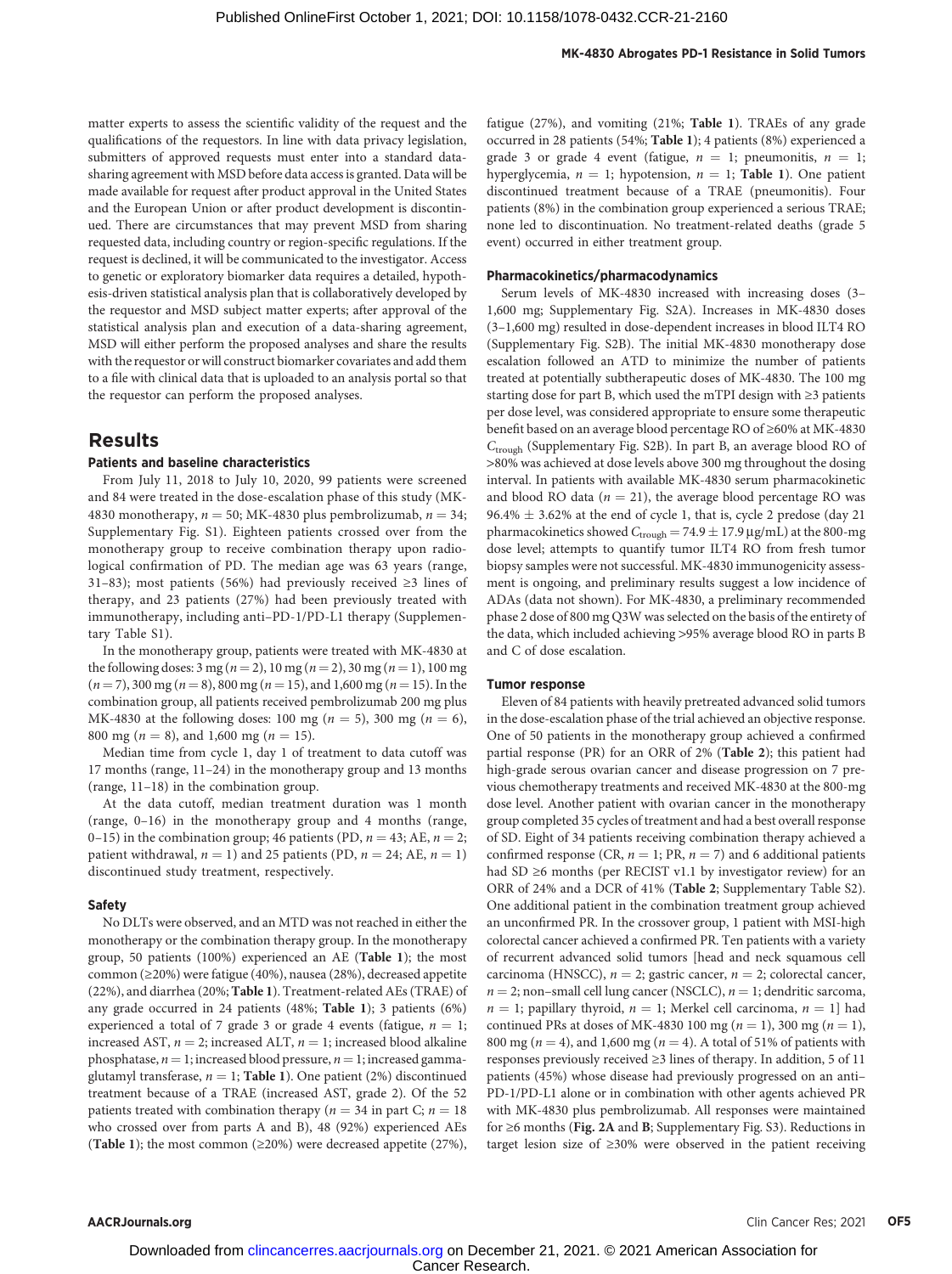Siu et al.

#### Table 1. Summary of AEs.

| AE, $n$ (%)                          | <b>MK-4830</b><br>monotherapy <sup>a</sup><br>$n=50$ |                | $MK-4830 +$<br>pembrolizumab <sup>a</sup><br>$n=52$ |                |  |
|--------------------------------------|------------------------------------------------------|----------------|-----------------------------------------------------|----------------|--|
| Any-grade AE                         | 50 (100)                                             |                | 48 (92)                                             |                |  |
| Grade 3-5                            | 23 (46)                                              |                | 23 (44)                                             |                |  |
| Led to discontinuation               | 2(4)                                                 |                | 1(2)                                                |                |  |
| Serious                              | 14 (28)                                              |                | 18 (35)                                             |                |  |
| Serious and led to discontinuation   | 0                                                    |                | 0                                                   |                |  |
| Led to death <sup>b</sup>            | 2(4)                                                 |                | $\overline{O}$                                      |                |  |
| Any-grade TRAE                       | 24 (48)                                              |                | 28 (54)                                             |                |  |
| Grade 3-5                            | 3(6)                                                 |                | 4(8)                                                |                |  |
| Led to discontinuation               | 1(2)                                                 |                | 1(2)                                                |                |  |
| Serious                              | 0                                                    |                | 4(8)                                                |                |  |
| Serious and led to discontinuation   | $\mathbf 0$                                          |                | 0                                                   |                |  |
| Led to death                         |                                                      | $\Omega$       |                                                     | $\Omega$       |  |
| Most common AEs (≥10% incidence)     |                                                      |                |                                                     |                |  |
| AE, $n$ (%)                          | Any                                                  | Grade $\geq 3$ | Any                                                 | Grade $\geq 3$ |  |
| Fatigue                              | 20(40)                                               | 4(8)           | 14 (27)                                             | 1(2)           |  |
| Nausea                               | 14 (28)                                              | 0              | 8(15)                                               | $\circ$        |  |
| Decreased appetite                   | 11(22)                                               | 1(2)           | 14(27)                                              | 0              |  |
| Diarrhea                             | 10(20)                                               | 0              | 8(15)                                               | 1(2)           |  |
| Abdominal pain                       | 8(16)                                                | 2(4)           | 8(15)                                               | 2(4)           |  |
| Dyspnea                              | 8(16)                                                | 3(6)           | 8(15)                                               | 0              |  |
| Arthralgia                           | 7(14)                                                | 0              | 7(13)                                               | $\circ$        |  |
| Back pain                            | 7(14)                                                | 0              | 7(13)                                               | 1(2)           |  |
| Constipation                         | 7(14)                                                | 0              | 7(13)                                               | $\circ$        |  |
| Cough                                | 7(14)                                                | 0              | 7(13)                                               | $\Omega$       |  |
| Pneumonia                            | 7(14)                                                | 4(8)           | 1(2)                                                | 1(2)           |  |
| Vomiting                             | 7(14)                                                | 0              | 11(21)                                              | $\circ$        |  |
| Pyrexia                              | 6(12)                                                | 0              | 3(6)                                                | $\circ$        |  |
| Upper abdominal pain                 | 5(10)                                                | $\overline{O}$ | 1(2)                                                | $\Omega$       |  |
| Anemia                               | 5(10)                                                | 1(2)           | 8(15)                                               | 4(8)           |  |
| <b>Dizziness</b>                     | 5(10)                                                | 0              | 4(8)                                                | $\circ$        |  |
| Headache                             | 5(10)                                                | 0              | 6(12)                                               | $\circ$        |  |
| Peripheral edema                     | 1(2)                                                 | 0              | 9(17)                                               | $\Omega$       |  |
| Hypothyroidism                       | 2(4)                                                 | 0              | 7(13)                                               | $\circ$        |  |
| Increased blood creatinine           | 2(4)                                                 | 0              | 6(12)                                               | $\Omega$       |  |
| Most common TRAEs (≥5% incidence)    |                                                      |                |                                                     |                |  |
| Fatigue                              | 6(12)                                                | 1(2)           | 7(13)                                               | 1(2)           |  |
| Diarrhea                             | 5(10)                                                | 0              | 2(4)                                                | 1(2)           |  |
| Arthralgia                           | 4(8)                                                 | 0              | 3(6)                                                | 0              |  |
| Increased aspartate aminotransferase | 3(6)                                                 | 2(4)           | 1(2)                                                | $\circ$        |  |
| Decreased appetite                   | 3(6)                                                 | 0              | 1(2)                                                | $\overline{O}$ |  |
| Nausea                               | 3(6)                                                 | 0              | 3(6)                                                | $\Omega$       |  |
| Pruritus                             | 3(6)                                                 | 0              | 2(4)                                                | 0              |  |
| Vomiting                             | 3(6)                                                 | 0              | 1(2)                                                | $\mathbf 0$    |  |
| Hypothyroidism                       | 2(4)                                                 | 0              | 5(10)                                               | $\overline{O}$ |  |
| Maculopapular rash                   | 2(4)                                                 | 0              | 4(8)                                                | $\Omega$       |  |

Abbreviations: AE, adverse event; TRAE, treatment-related adverse event.

<sup>a</sup>AEs occurring before crossover are counted in the monotherapy column; AEs occurring after crossover are counted in the combination therapy column. <sup>b</sup>AEs leading to death were death ( $n = 1$ ) and tumor hemorrhage ( $n = 1$ ).

monotherapy and the 10 patients receiving combination therapy (including those who crossed over; Fig. 2C and D).

#### Biomarker analysis

#### PD-L1

Of the 34 patients in the dose-escalation phase who received combination therapy, 25 [6 responders (CR or PR), 19 nonresponders (SD, PD, or missing, including 5 patients with SD and PFS of ≥6 months)] had evaluable PD-L1 status (Fig. 3A). A general trend toward higher tumor PD-L1 combined positive score (CPS) expression was observed in responders. Two patients with confirmed response had a tumor PD-L1 CPS or a tumor proportion score of 0 (1 patient with microsatellite stable gastric cancer and another with NSCLC; data not shown).

#### TMB

Twenty-one patients [6 responders (CR or PR), 15 nonresponders (SD, PD, or missing, including 5 patients with SD and PFS of

#### OF6 Clin Cancer Res; 2021 CLINICAL CANCER RESEARCH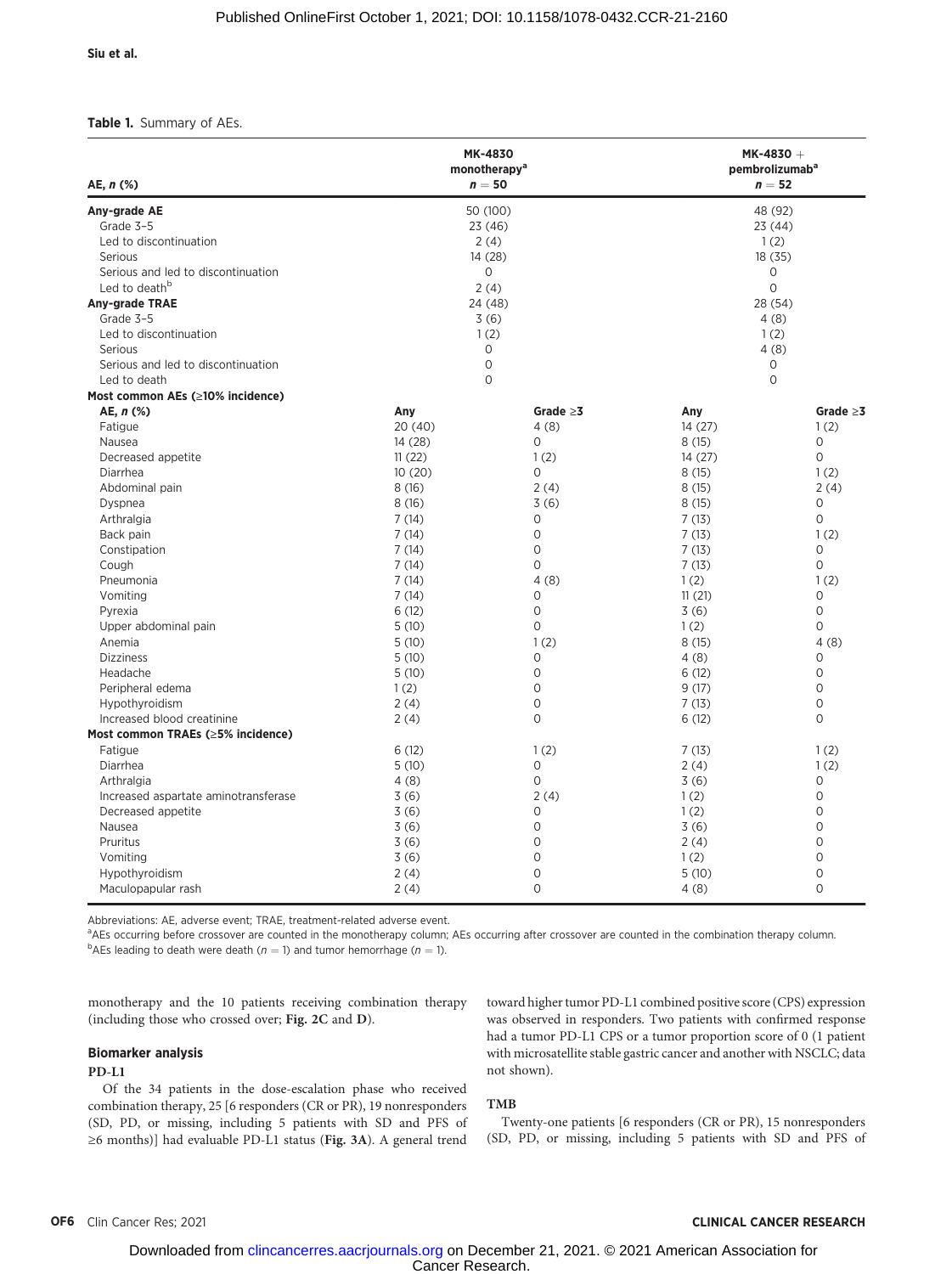#### MK-4830 Abrogates PD-1 Resistance in Solid Tumors

| Confirmed response, n (%)         | MK-4830 monotherapy<br>$n=50$ | $MK-4830 + pembrolizumab$<br>$n = 34$ | Crossover to MK-4830 $+$<br>pembrolizumab<br>$n=18$ |
|-----------------------------------|-------------------------------|---------------------------------------|-----------------------------------------------------|
| <b>ORR</b>                        | $1(2)^{a}$                    | $8(24)^{b}$                           | $1(6)^{c}$                                          |
| CR                                |                               | 1(3)                                  | 0                                                   |
| <b>PR</b>                         | 1(2)                          | 7(21)                                 | 1 (6)                                               |
| <b>SD</b>                         | 11(22)                        | 9(26)                                 | 1 (6)                                               |
| SD with PFS $\geq 6$ months       | 5(1)                          | 6(18)                                 | 0                                                   |
| <b>PD</b>                         | 34 (68)                       | 16(47)                                | 3(17)                                               |
| No RECIST assessment <sup>d</sup> | 4(8)                          | 1(3)                                  | 13 $(72)^e$                                         |

#### Table 2. Summary of confirmed tumor response per RECIST v1.1 by investigator assessment.

Abbreviations: CR, complete response; ORR, objective response rate; PFS, progression-free survival; PR, partial response; RECIST v1.1, Response Evaluation Criteria in Solid Tumors version 1.1; SD, stable disease.

<sup>a</sup>Patient had high-grade serous ovarian cancer.

 $^{\text{b}}$ Patients had head and neck squamous cell carcinoma ( $n=2$ ), gastric cancer ( $n=2$ ), Merkel cell carcinoma ( $n=1$ ), dendritic sarcoma ( $n=1$ ), non–small cell lung cancer ( $n = 1$ ), and papillary thyroid ( $n = 1$ ).

Patient had microsatellite-high colorectal cancer.

<sup>d</sup>includes patients who had the opportunity to have a postbaseline assessment based on the date of their first dose but did not have any postbaseline assessment by the data cutoff date.

e Eleven patients have been evaluated by immune Response Evaluation Criteria in Solid Tumors.



#### Figure 2.

Target lesion change over time (RECIST v1.1) in patients who received (A) MK-4830 monotherapy or (B) MK-4830 in combination with pembrolizumab. Best percentage change from baseline in target lesion based on investigator assessment (RECIST v1.1) in patients who received (C) MK-4830 monotherapy or (D) MK-4830 in combination with pembrolizumab. RECIST v1.1, Response Evaluation Criteria in Solid Tumors version 1.1.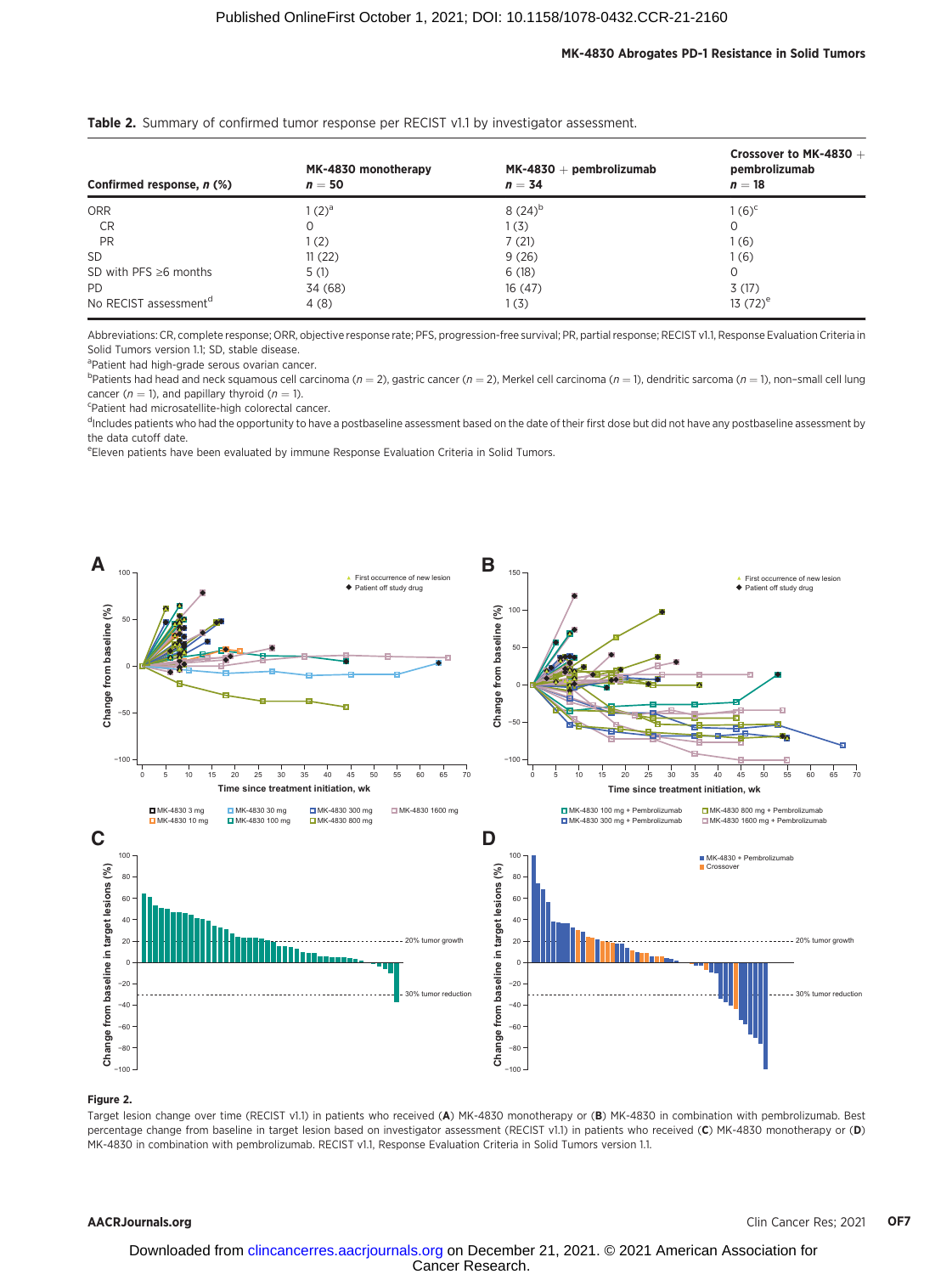Siu et al.



#### Figure 3.

Association between response and (A) PD-L1 status, (B) TMB status, and  $(C)$  Tcell<sub>inf</sub>GEP score. AUROC, area under the receiver operating characteristic; CI, confidence interval; CPS, combined positive score; CR, complete response; NR, nonresponder; PD, progressive disease; PD-L1, programmed death ligand 1; PR, partial response; R, responder; SD, stable disease; Tcell<sub>inf</sub>GEP, T-cell–inflamed gene expression profile; TMB, tumor mutational burden. (Continued on the following page.)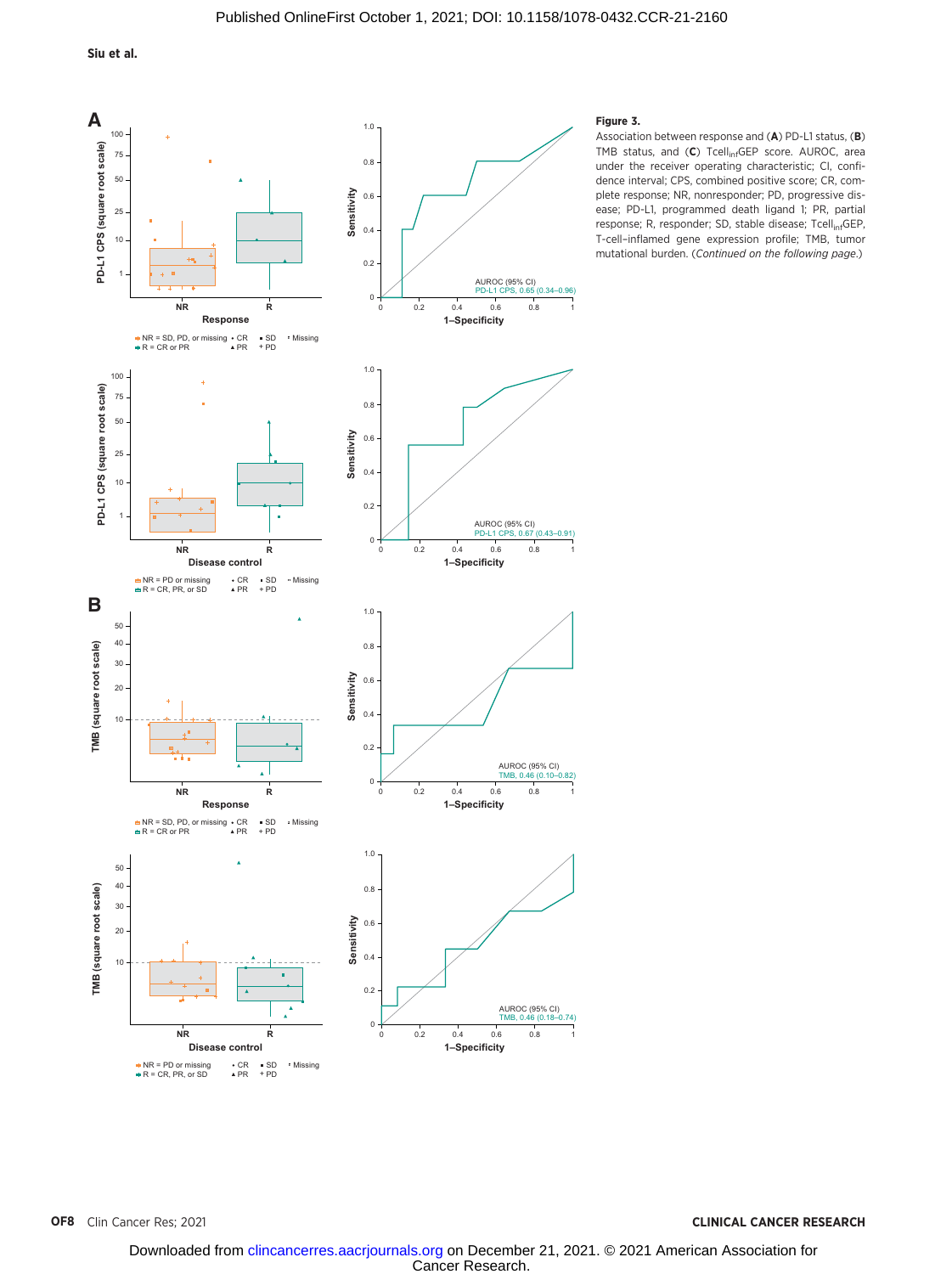



≥6 months)] had evaluable TMB status. No trend toward higher TMB status was observed in patients who responded to study treatment (Fig. 3B).

#### TcellinfGEP

Twenty-four patients [6 responders (CR or PR), 18 nonresponders (SD, PD, or missing, including 4 patients with SD and PFS of ≥6 months)] had evaluable Tcell<sub>inf</sub>GEP scores. The distribution of the Tcell<sub>inf</sub>GEP score was higher in responders than in nonresponders (Fig. 3C).

#### Myeloid-specific biomarkers

Gene expression correlation patterns for myeloid-specific biomarkers LILRB2 (ILT4), HLA-G, and mMDSC signature score against PD-L1, TMB, and Tcell<sub>inf</sub>GEP are shown in Fig. 4. The correlation between LILRB2 and mMDSC signature score was very strong, with a Spearman correlation of 0.95; both these biomarkers showed moderate correlations with PD-L1 (Spearman correlation  $\rho = 0.31$  and 0.37, respectively), low correlations with TMB (Spearman correlation  $\rho = 0.29$  and 0.28, respectively), and strong correlations with Tcell<sub>inf</sub>GEP (Spearman correlation  $\rho =$ 0.74 and 0.78, respectively). HLA-G also showed moderate correlations with the mMDSC (Spearman correlation  $\rho = 0.46$ ), LILRB2 (Spearman correlation  $\rho = 0.48$ ), and Tcell<sub>inf</sub>GEP (Spearman correlation  $\rho = 0.34$ ) but little to no correlations with PD-L1 (Spearman correlation  $\rho = -0.03$ ) or TMB (Spearman correlation  $\rho = 0.17$ )  $\rho = 0.17$ .

Given this high degree of correlation between Tcell<sub>inf</sub>GEP with mMDSC and LILRB2 levels, we were interested in assessing the distribution of LILRB2, mMDSC, and HLA-G as they relate to response after adjusting for the Tcell<sub>inf</sub>GEP (Fig. 5). The distribution of residual scores trended numerically lower for responders than for nonresponders, with an area under the receiver operating characteristic (AUROC) curve for discriminating objective response of <0.5 for mMDSC and LILRB2; no trends were evident when using DCR as the definition of response.

#### Additional biomarkers

There were no notable differences in baseline or on-treatment circulating cytokine levels (IFN $\gamma$ , IL1 $\beta$ , IL2, IL4, IL6, IL8, IL10, IL12p70, IL13, and TNFa) between responders and nonresponders. No evidence of dose-dependent changes was observed among monocytes, neutrophils, mMDSCs, PMN-MDSCs, early-stage MDSCs, and T-cell activation in response to MK-4830 treatment, either in monotherapy or combination therapy. Variable trends with response were observed among the putative ILT4 ligands (HLA-A, HLA-B, HLA-C, HLA-F, and HLA-G); it was unclear whether any individual or combination could be useful as a biomarker for response with this small sample size.

#### **Discussion**

In this first-in-human trial, the anti-ILT4 antibody MK-4830 was administered to patients with recurrent advanced solid tumors who previously received an average of three anticancer therapies. At doses ranging from 3 to 1,600 mg Q3W, MK-4830 demonstrated an acceptable safety profile when given as monotherapy and in combination with pembrolizumab. No DLTs or treatment-related deaths were observed, and an MTD was not reached. In the combination therapy group, the rate of grade 3 or grade 4 TRAEs was 8% and the rate of allcause AEs leading to study discontinuation was 2%. Both the types of TRAEs observed in the MK-4830 monotherapy group and the rate of TRAEs observed in the combination group were similar to those of previous studies with pembrolizumab monotherapy (23, 24). Serum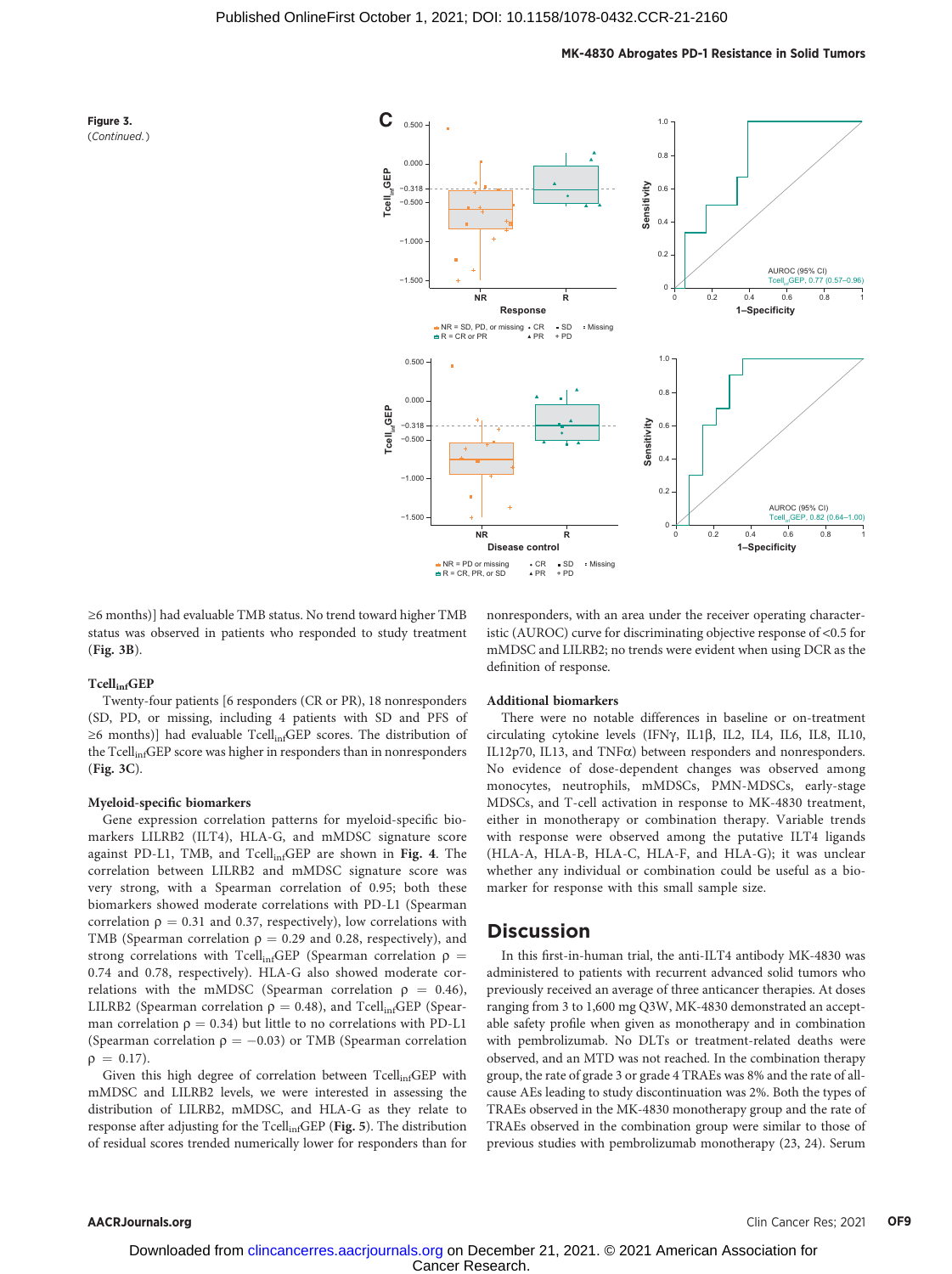

#### Figure 4.

Correlation between myeloid-specific biomarkers and (A) PD-L1 status, (B) TMB status, (C) Tcell<sub>inf</sub>GEP score, and (D) other myeloid-specific biomarkers. CPS, combined positive score; CR, complete response; HLA-G, human leukocyte antigen G; LILRB2, leukocyte immunoglobulin-like receptor B2; mMDSC, monocytic myeloid-derived suppressor cell; NR, nonresponder; PD, progressive disease; PD-L1, programmed death ligand 1; PR, partial response; R, responder; SD, stable disease; TcellinfGEP, T-cell–inflamed gene expression profile; TMB, tumor mutational burden.

MK-4830 concentration and membrane ILT4 RO increased in a dosedependent manner in both the monotherapy and the combination therapy groups. At doses of 800 mg or higher, blood ILT4 RO approached complete target saturation throughout the dosing interval (Supplementary Fig. S2B). Low ADA rates for MK-4830 were consistent with ADA rates previously observed in pembrolizumab monotherapy studies (19, 25). For MK-4830, a preliminary recommended phase 2 dose of 800 mg Q3W was selected on the basis of the total data. The overall safety profile of combination therapy with MK-4830 and pembrolizumab underscores its utility over more toxic therapies, such as the addition of cytotoxic chemotherapy or radiotherapy, to overcome immune resistance.

Tumor responses were observed when MK-4830 was administered as monotherapy and in combination with pembrolizumab; 45% of patients achieved a PR with MK-4830 plus pembrolizumab after previous disease progression on an anti–PD-1/PD-L1 alone or in

#### OF10 Clin Cancer Res; 2021 CLINICAL CANCER RESEARCH

Cancer Research. Downloaded from [clincancerres.aacrjournals.org o](http://clincancerres.aacrjournals.org/)n December 21, 2021. © 2021 American Association for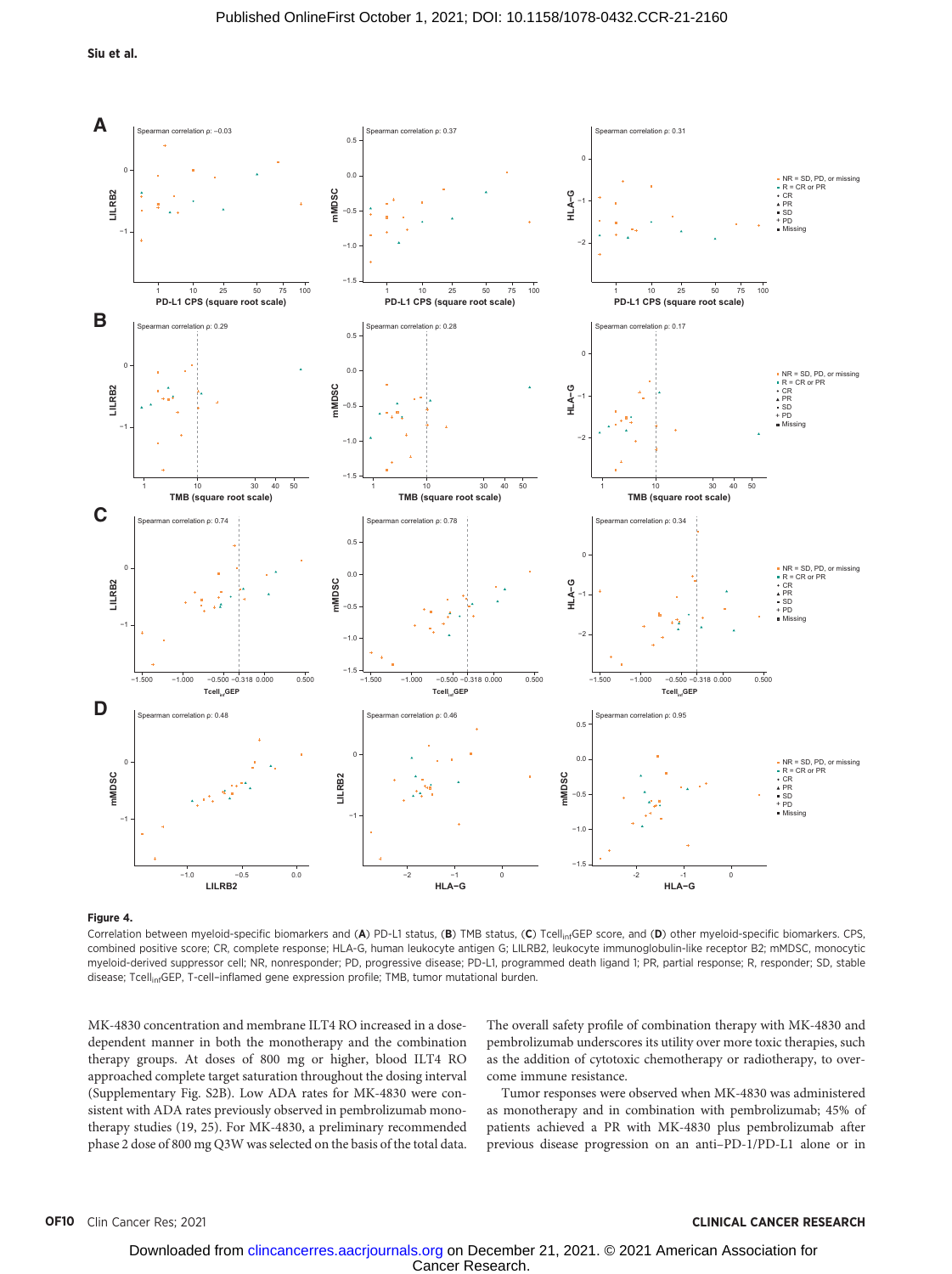#### MK-4830 Abrogates PD-1 Resistance in Solid Tumors

#### Figure 5.

Association between response and Tcell<sub>inf</sub>GEP-adjusted (A) LILRB2, (B) mMDSC, and (C) HLA-G. AUROC, area under the receiver operating characteristic; CI, confidence interval; CR, complete response; HLA-G, human leukocyte antigen G; LILRB2, leukocyte immunoglobulin-like receptor B2; mMDSC, monocytic myeloid-derived suppressor cell; NR, nonresponder; PD, progressive disease; PR, partial response; R, responder; SD, stable disease; Tcell<sub>inf</sub>GEP, T-cell-inflamed gene expression profile. (Continued on the following page.)

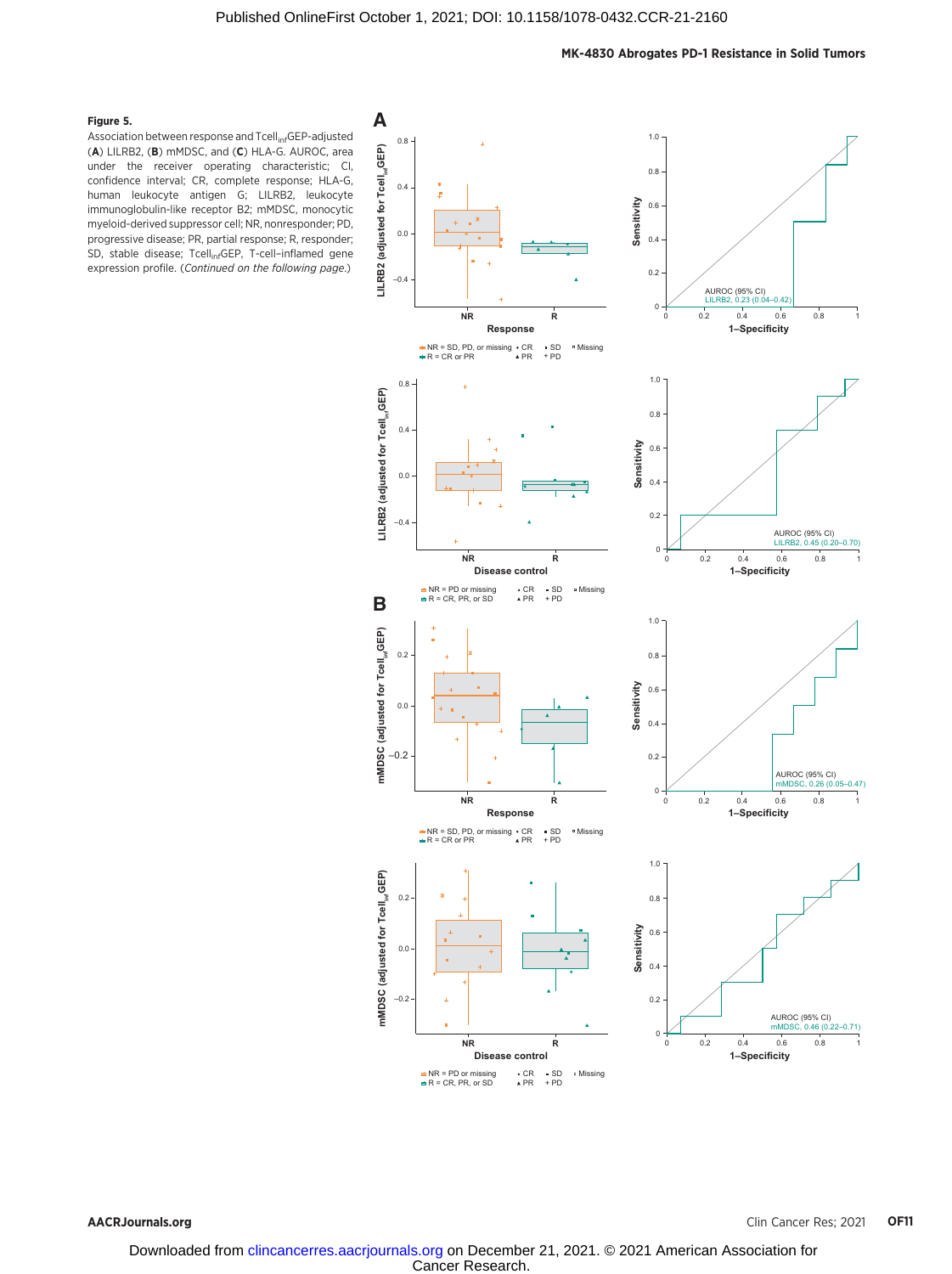Siu et al.



combination with other agents, and 3 responders previously had no response to anti–PD-1/PD-L1 treatment or responded but then experienced disease progression. These findings suggest that MK-4830 is active and may overcome a resistance mechanism to anti–PD-1/PD-L1 therapy.

Interestingly, preliminary biomarker data from this study suggest that some responses occurred in patients whose tumors lacked molecular features typically associated with response to pembrolizumab monotherapy, such as responders who had no detectable expression of tumor tissue PD-L1. One such patient with a diagnosis of HER2– negative microsatellite stable gastric cancer and disease progression on three earlier treatments, including an anti–PD-1/PD-L1 antibody, achieved a prolonged PR with MK-4830 plus pembrolizumab. A second patient with NSCLC and disease progression on five earlier treatments, including the PD-1 inhibitor nivolumab (which elicited no response), achieved a confirmed response with MK-4830 plus pembrolizumab and has continued on treatment for >6 months. Given that both these patients had PD-L1–negative tumors and experienced disease progression with other anti–PD-1/PD-L1 therapies, it is notable that they received lengthy therapeutic benefit with MK-4830 plus pembrolizumab. In addition to these clinical findings, it is noteworthy that the data in our study showed a greater association between Tcell<sub>inf</sub>GEP and response by way of AUROC in patients treated with MK-4830 plus pembrolizumab than was observed historically in the pan-tumor setting with pembrolizumab monotherapy (21). Furthermore, the response rate among patients with  $\mathrm{Tcell_{inf}GEP}^{\mathrm{low}}$  (using the first tertile as a cutoff to define low and nonlow categories; refs. 20, 26) was higher in this population [18% (3/17) for ORR] than it was in the previously reported pan-tumor analysis [2% (1/45)] with pembrolizumab monotherapy (21). These findings suggest that targeting a myeloid-suppressive axis may increase the cytolytic activity of pembrolizumab at a lower threshold of T-cell inflammation. Sample sizes in the present study were modest, however, and further data are needed to verify such observations.

Ever since initial demonstrations that Tcell<sub>inf</sub>GEP associates with response to pembrolizumab monotherapy, a persistent puzzle has been the existence of some highly inflamed tumors that do not respond to anti–PD-1/PD-L1 therapy. Studying tumor microenviroment gene expression variations beyond the  $Tcell_{\text{inf}}GEP$  is the subject of ongoing research. A pooled analysis of a large number of single-arm pembrolizumab studies demonstrated the presence of resistance patterns for monotherapy using signatures for stromal/epithelial–mesenchymal transition/TGF-beta–related expression, angiogenesis, and mMDSC (21). Some of these resistance patterns may operate at different strengths in different tumor types, and evaluation in larger randomized pembrolizumab monotherapy trials will be required for full understanding of the role of these patterns on a tumor-specific basis.

Evaluation of mMDSC-related patterns and ILT4 levels is particularly complicated by their strong correlation to T-cell inflammation. Our position is that the coincident effects of these two forms of inflammation in a chronic setting are best understood by trying to separate their relative contributions with the use of joint statistical modeling. Without this, showing an association between the mMDSC signature or ILT4 levels and tumor response with MK-4830 plus pembrolizumab is difficult to interpret because this association has also been observed with pembrolizumab monotherapy. Joint modeling, which mathematically tests the respective independent components, shows a negative association between the Tcell<sub>inf</sub>GEP-adjusted mMDSC signature score and response in a large pan-tumor analysis (21). However, these pan-tumor findings suggested a subtle effect,

#### OF12 Clin Cancer Res; 2021 CLINICAL CANCER RESEARCH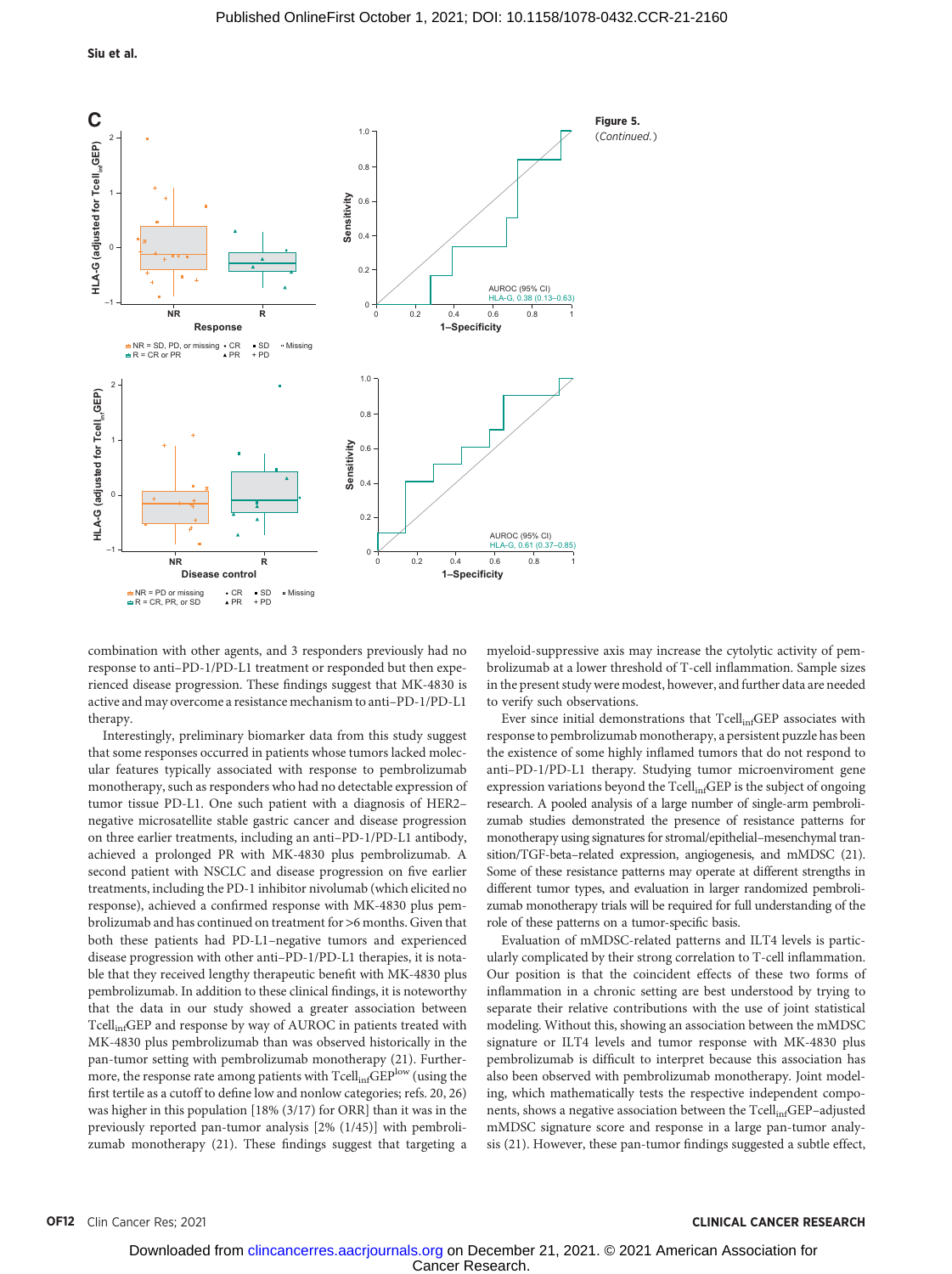#### MK-4830 Abrogates PD-1 Resistance in Solid Tumors

and it was only with a large sample size  $(N = 1,118)$  that this effect was statistically significant (21).

Anticipating the role of a biomarker developed in the pembrolizumab monotherapy setting when subsequently evaluated under combination treatment requires careful thinking. The researcher must ask whether trends noted in the pembrolizumab monotherapy setting should become stronger or weaker in the context of an effective combination of immunotherapies. Although our working hypothesis is that the Tcell<sub>inf</sub>GEP-adjusted mMDSC signature score and ILT4 levels should no longer manifest as a biomarker of resistence in the presence of an active anti-ILT4 plus anti–PD-1 combination, the data observed here are far from conclusive. Furthermore, it is unclear whether focus should be on these secondary patterns or on monitoring hallmark monotherapy biomarkers, such as PD-L1, TMB, and Tcell<sub>inf</sub>GEP, to know whether we are observing response rates at lower levels for these biomarkers or overall improvements in their associations with clinical outcomes. These questions will continue to be assessed as further data for this combination therapy accrue.

In the present study, response rates and some biomarker associations observed suggest that MK-4830 may overcome some myeloid compartment–driven resistance mechanisms within the tumor microenvironment to enhance cytolytic T-cell responses in combination with PD-1 blockade. This could occur by a synergistic mechanism whereby MK-4830 blocks HLA-G binding to ILT4, which then repolarizes monocytes to a derepressive phenotype, allowing T cells to enter the tumor microenvironment and pembrolizumab to activate the T cells to kill the tumor cells.

Limitations of this dose-escalation study include the small number of patients, the lower dose levels (<800 mg) of MK-4830 received by many patients, the heterogeneous nature of the tumor types in the patient population, and the wide confidence intervals. Nevertheless, the intriguing data from this study support the further development of MK-4830 in combination with pembrolizumab for patients with advanced solid tumors and the continued investigation into the T-cell and myeloid expression signatures. Expansion cohorts of this study are ongoing in patients with varying tumor types, including pancreatic adenocarcinoma, HNSCC, NSCLC, renal cell carcinoma, gastric cancer, glioblastoma, ovarian cancer, triple-negative breast cancer, and mesothelioma.

#### Authors' Disclosures

L.L. Siu reports grants from Merck Sharp & Dohme Corp., a subsidiary of Merck & Co., Inc., during the conduct of the study; L.L. Siu also reports personal fees from Arvinas, AstraZeneca, Celgene, GlaxoSmithKline, Janpix, Merck Sharp & Dohme Corp., a subsidiary of Merck & Co., Inc., MorphoSys, Naivre Pharma, Oncorus, Pfizer, Relay Therapeutics, Roche, Rubius Therapeutics, Seattle Genetics, Symphogen, Tessa, Treadwell Therapeutics, and Voronoi, as well as grants from AbbVie, Amgen, Astellas, AstraZeneca, Avid Therapeutics, Bayer, Boehringer Ingelheim, Bristol Myers Squibb, GlaxoSmithKline, Intensity Therapeutics, Karyopharm, Mirati Therapeutics,

#### References

- 1. Pitt JM, Vetizou M, Daillere R, Roberti MP, Yamazaki T, Routy B, et al. Resistance mechanisms to immune-checkpoint blockade in cancer: tumorintrinsic and -extrinsic factors. Immunity 2016;44:1255–69.
- 2. Rouas-Freiss N, LeMaoult J, Verine J, Tronik-Le Roux D, Culine S, Hennequin C, et al. Intratumor heterogeneity of immune checkpoints in primary renal cell cancer: focus on HLA-G/ILT2/ILT4. Oncoimmunology 2017;6:e1342023.
- 3. Hirano F, Kaneko K, Tamura H, Dong H, Wang S, Ichikawa M, et al. Blockade of B7-H1 and PD-1 by monoclonal antibodies potentiates cancer therapeutic immunity. Cancer Res 2005;65:1089–96.

Novartis, Pfizer, Roche/Genentech, Shattuck Labs, and Symphogen outside the submitted work. L.L. Siu's spouse reports stock ownership in Agios and is a cofounder of Treadwell Therapeutics. J. Hilton reports personal fees from Merck, Bristol Myers Squibb, AstraZeneca, and Novartis; grants and personal fees from Eli Lilly; and grants from GlaxoSmithKline outside the submitted work. R. Geva reports grants from Novartis outside the submitted work. R. Geva also reports honoraria from Bristol Myers Squibb, Eli Lilly, Medison, Roche, Novartis, Janssen, Takeda, MSD, Pfizer, and Merck; advisory/consultancy for Eisai, AstraZeneca, Bayer, MSD, Novartis, BI, BOL Pharma, and Roche; educational grant to institution from Novartis; travel and accommodation expenses from Merck, Bayer, Bristol Myers Squibb, and Medison; and options from BOL Pharma and Pyxis. D. Rasco reports non-financial support from Merck during the conduct of the study. R. Perets reports personal fees from MSD, Karyopharm Therapeutics, BiolineRx, and Simplivia outside the submitted work. A.K. Abraham reports a patent for dosing regimen pending to Merck & Co. Inc., as well as employment with Merck & Co. Inc. D.C. Wilson reports personal fees and other support from Merck & Co. during the conduct of the study; D.C. Wilson has a patent for dosing regimens of anti-ILT4 antibody or its combination with anti–PD-1 antibody for treating cancer pending to Merck Sharp & Dohm Corp. J. Lunceford reports other support from Merck & Co., outside the submitted work. L. Suttner reports a patent for biomarkers associated with response to MK-4830 and pembrolizumab combination treatment in cancer patients pending. C. Maurice-Dror reports personal fees from Pfizer, Biomica, Bristol Myers Squibb, Medison, and Novartis outside the submitted work. No disclosures were reported by the other authors.

#### Authors' Contributions

L.L. Siu:Conceptualization, data curation, formal analysis, validation, writing–review and editing. D. Wang: Data curation, formal analysis, validation, writing–original draft, writing-review and editing. J. Hilton: Data curation, validation, writing-review and editing. R. Geva: Data curation, validation, writing–review and editing. D. Rasco: Data curation, formal analysis, validation, writing–original draft, writing–review and editing. R. Perets: Data curation, formal analysis, validation, writing–review and editing. A.K. Abraham: Conceptualization, formal analysis, validation, writing– original draft, writing–review and editing. D.C. Wilson: Conceptualization, formal analysis, validation, writing–original draft, writing–review and editing. J.F. Markensohn: Data curation, formal analysis, validation, writing–original draft, writing–review and editing. J. Lunceford: Formal analysis, validation, writing– original draft, writing–review and editing. L. Suttner: Conceptualization, formal analysis, validation, writing–review and editing. S. Siddiqi: Conceptualization, data curation, formal analysis, validation, writing–review and editing. R.A. Altura: Conceptualization, data curation, formal analysis, validation, writing–original draft, writing–review and editing. C. Maurice-Dror: Data curation, validation, writing– review and editing.

#### Acknowledgments

The authors thank the patients and their families and caregivers as well as the primary investigators and site personnel for participating in this study. Medical writing and/or editorial assistance was provided by Kathleen Richards, PhD, Holly C. Cappelli, PhD, CMPP, and Christina Votolo of ApotheCom (Yardley, PA). This assistance was funded by Merck Sharp & Dohme Corp., a subsidiary of Merck & Co., Inc. (Kenilworth, NJ).

The costs of publication of this article were defrayed in part by the payment of page charges. This article must therefore be hereby marked advertisement in accordance with 18 U.S.C. Section 1734 solely to indicate this fact.

Received June 11, 2021; revised August 10, 2021; accepted September 29, 2021; published first September 30, 2021.

- 4. Francisco LM, Salinas VH, Brown KE, Vanguri VK, Freeman GJ, Kuchroo VK, et al. PD-L1 regulates the development, maintenance, and function of induced regulatory T cells. J Exp Med 2009;206:3015–29.
- 5. Fleming V, Hu X, Weber R, Nagibin V, Groth C, Altevogt P, et al. Targeting myeloid-derived suppressor cells to bypass tumor-induced immunosuppression. Front Immunol 2018;9:398.
- 6. Ai L, Mu S, Wang Y, Wang H, Cai L, Li W, et al. Prognostic role of myeloidderived suppressor cells in cancers: a systematic review and meta-analysis. BMC Cancer 2018;18:1220.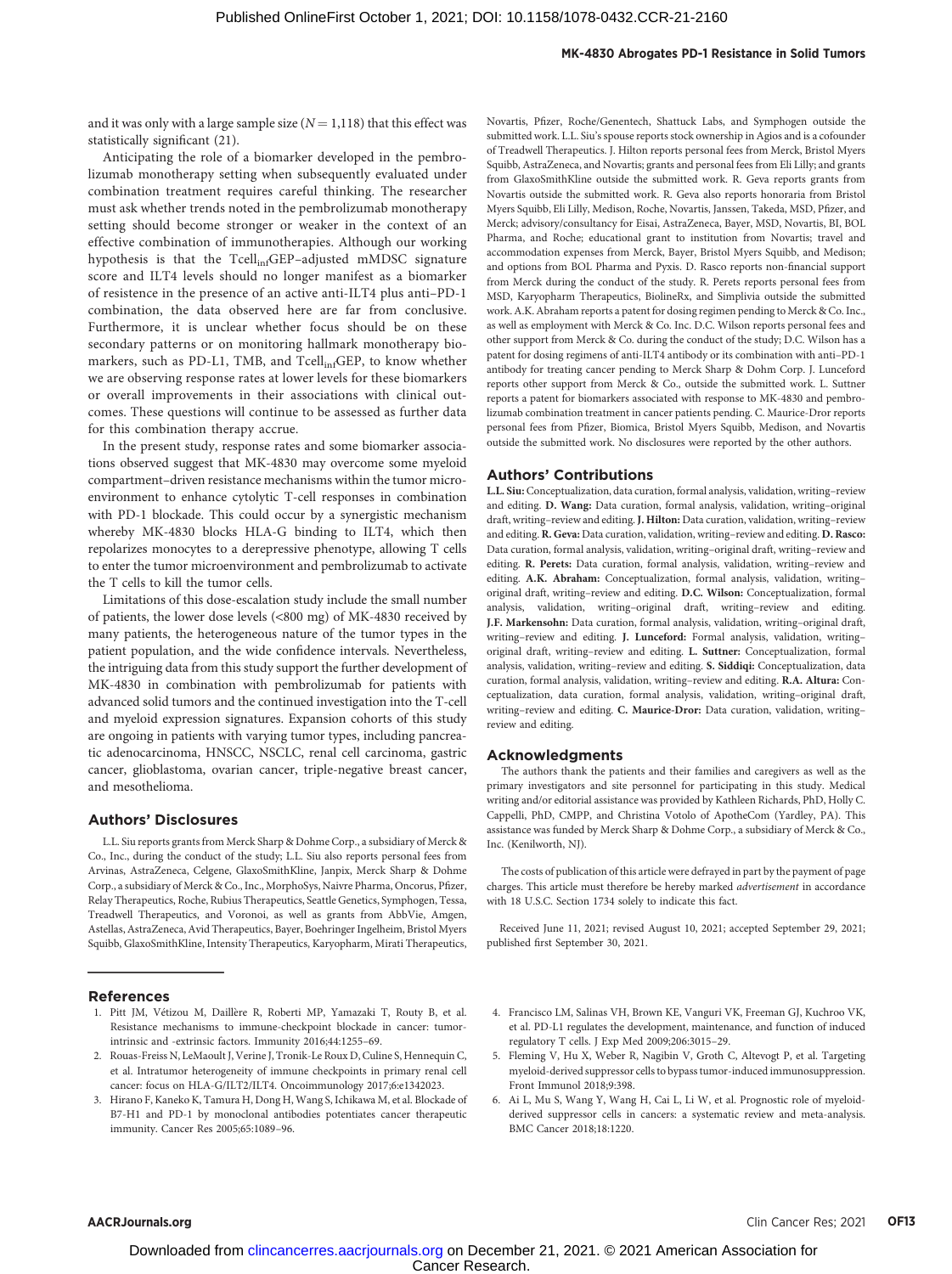- 7. Adah D, Hussain M, Qin L, Qin L, Zhang J, Chen X. Implications of MDSCstargeting in lung cancer chemo-immunotherapeutics. Pharmacol Res 2016;110: 25–34.
- 8. De Cicco P, Ercolano G, Ianaro A. The new era of cancer immunotherapy: targeting myeloid-derived suppressor cells to overcome immune evasion. Front Immunol 2020;11:1680.
- 9. Colonna M, Navarro F, Bellon T, Llano M, García P, Samaridis J, et al. A common inhibitory receptor for major histocompatibility complex class I molecules on human lymphoid and myelomonocytic cells. J Exp Med 1997; 186:1809–18.
- 10. Colonna M, Samaridis J, Cella M, Angman L, Allen RL, O'Callaghan CA, et al. Human myelomonocytic cells express an inhibitory receptor for classical and nonclassical MHC class I molecules. J Immunol 1998;160: 3096–100.
- 11. Fanger NA, Cosman D, Peterson L, Braddy SC, Maliszewski CR, Borges L. The MHC class I binding proteins LIR-1 and LIR-2 inhibit Fc receptor-mediated signaling in monocytes. Eur J Immunol 1998;28:3423–34.
- 12. Gao A, Sun Y, Peng G. ILT4 functions as a potential checkpoint molecule for tumor immunotherapy. Biochim Biophys Acta Rev Cancer 2018;1869: 278–85.
- 13. Köstlin N, Ostermeir AL, Spring B, Schwarz J, Marmé A, Walter CB, et al. HLA-G promotes myeloid-derived suppressor cell accumulation and suppressive activity during human pregnancy through engagement of the receptor ILT4. Eur J Immunol 2017;47:374–84.
- 14. Cai Z, Wang L, Han Y, Gao W, Wei X, Gong R, et al. Immunoglobulin-like transcript 4 and human leukocyte antigen-G interaction promotes the progression of human colorectal cancer. Int J Oncol 2019;54:1943–54.
- 15. Li Q, Li J, Wang S, Wang J, Chen X, Zhou D, et al. Overexpressed immunoglobulin-like transcript (ILT) 4 in lung adenocarcinoma is correlated with immunosuppressive T-cell subset infiltration and poor patient outcomes. Biomark Res 2020;8:11.
- 16. Chen HM, van der Touw W, Wang YS, Kang K, Mai S, Zhang J, et al. Blocking immunoinhibitory receptor LILRB2 reprograms tumor-associated

myeloid cells and promotes antitumor immunity. J Clin Invest 2018;128: 5647–62.

- 17. Sharma MD, Rodriguez PC, Koehn BH, Baban B, Cui Y, Guo G, et al. Activation of p53 in immature myeloid precursor cells controls differentiation into  $Ly6c(+)$  $CD103(+)$  monocytic antigen-presenting cells in tumors. Immunity 2018;48: 91–106.
- 18. Zuniga L, Joyce-Shaikh B, Wilson D, Cherwinski H, Chen Y, Jeff G, et al. Preclinical characterization of a first-in-class ILT4 antagonist, MK-4830. J ImmunoTher Can 2018;6:115.
- 19. KEYTRUDA® (pembrolizumab) injection, for intravenous use. Merck Sharp & Dohme Corp.: Whitehouse Station, NJ, USA; 2021.
- 20. Ayers M, Lunceford J, Nebozhyn M, Murphy E, Loboda A, Kaufman DR, et al. IFN-gamma-related mRNA profile predicts clinical response to PD-1 blockade. J Clin Invest 2017;127:2930–40.
- 21. Cristescu R, Nebozhyn M, Zhang C, Albright A, Kobie J, Huang L, et al. Pantumor analysis of the association of cancer and immune biology-related gene expression signatures with response to pembrolizumab monotherapy. J ImmunoTher Can 2019;7:282.
- 22. Seymour L, Bogaerts J, Perrone A, Ford R, Schwartz LH, Mandrekar S, et al. iRECIST: guidelines for response criteria for use in trials testing immunotherapeutics. Lancet Oncol 2017;18:e143–e52.
- 23. Garon EB, Rizvi NA, Hui R, Leighl N, Balmanoukian AS, Eder JP, et al. Pembrolizumab for the treatment of non–small cell lung cancer. N Engl J Med 2015;372:2018–28.
- 24. Robert C, Schachter J, Long GV, Arance A, Grob JJ, Mortier L, et al. Pembrolizumab versus ipilimumab in advanced melanoma. N Engl J Med 2015;372: 2521–32.
- 25. van Vugt MJH, Stone JA, De Greef R, Snyder ES, Lipka L, Turner DC, et al. Immunogenicity of pembrolizumab in patients with advanced tumors. J Immunother Can 2019;7:212.
- 26. Cristescu R, Mogg R, Ayers M, Albright A, Murphy E, Yearley J, et al. Pan-tumor genomic biomarkers for PD-1 checkpoint blockade-based immunotherapy. Science 2018;362:eaar3593.